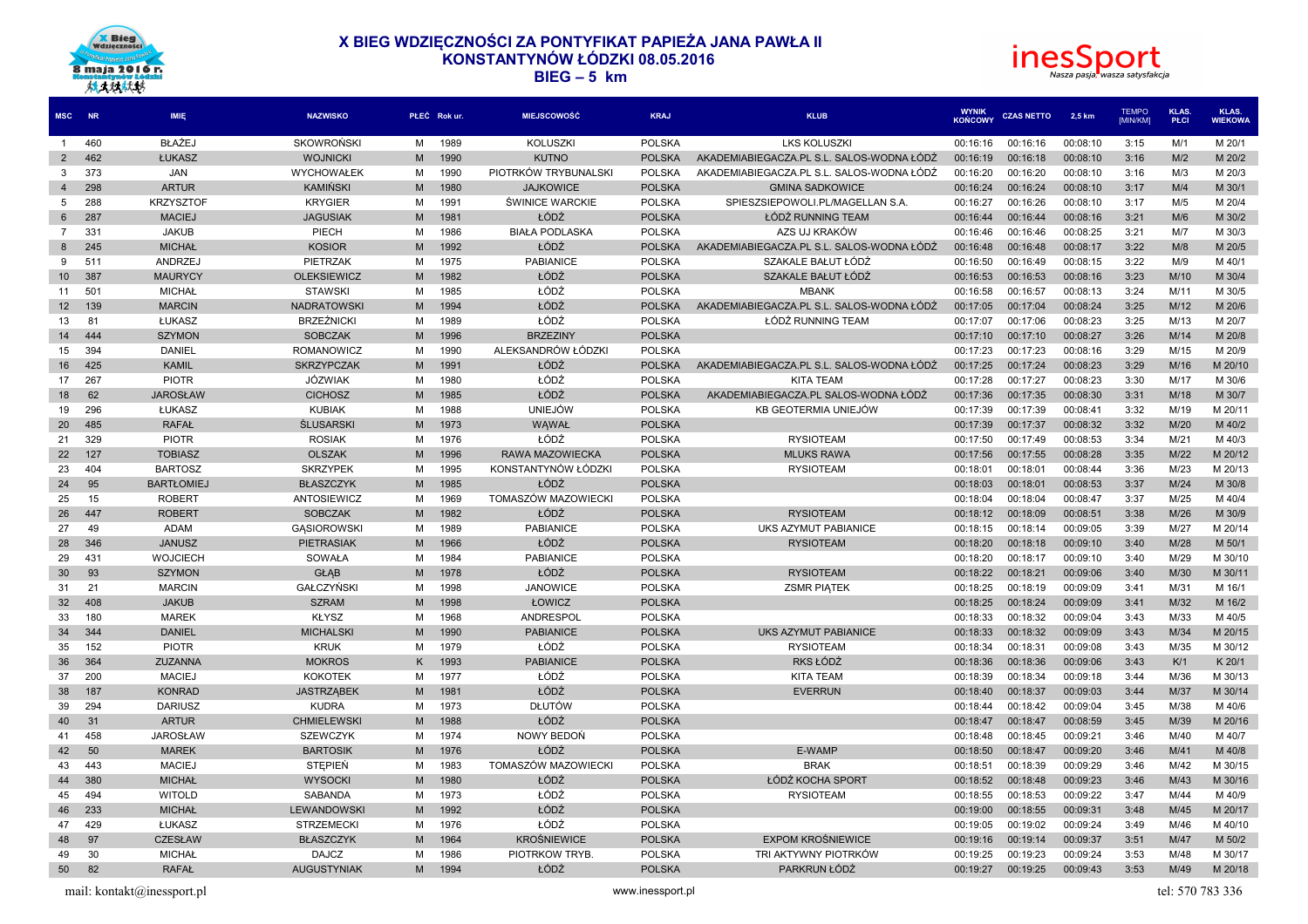



| <b>MSC</b> | <b>NR</b>  | <b>IMIE</b>                    | <b>NAZWISKO</b>                 |        | PŁEĆ Rok ur. | <b>MIEJSCOWOŚĆ</b>  | <b>KRAJ</b>                    | <b>KLUB</b>                    | <b>WYNIK</b><br><b>KONCOWY</b> | <b>CZAS NETTO</b>    | 2,5 km               | <b>TEMPO</b><br><b>IMIN/KMI</b> | KLAS.<br><b>PŁCI</b> | KLAS.<br><b>WIEKOWA</b> |
|------------|------------|--------------------------------|---------------------------------|--------|--------------|---------------------|--------------------------------|--------------------------------|--------------------------------|----------------------|----------------------|---------------------------------|----------------------|-------------------------|
| 51         | 307        | <b>WOJTEK</b>                  | ODRZYWÓŁ VEL NAWENTURA          | M      | 1980         | ŁÓDŹ                | <b>POLSKA</b>                  | ŁÓDŹ KOCHA SPORT               | 00:19:33                       | 00:19:20             | 00:09:46             | 3:52                            | M/50                 | M 30/18                 |
| 52         | 240        | <b>KONRAD</b>                  | <b>KOSECKI</b>                  | M      | 1977         | ALEKSANDRÓW ŁÓDZKI  | <b>POLSKA</b>                  | KB GEOTERMIA UNIEJÓW           | 00:19:31                       | 00:19:22             | 00:09:43             | 3:52                            | M/51                 | M 30/19                 |
| 53         | 125        | <b>WITOLD</b>                  | RADZIK                          | м      | 1961         | KONSTANTYNÓW ŁÓDZKI | <b>POLSKA</b>                  |                                | 00:19:28                       | 00:19:24             | 00:09:27             | 3:53                            | M/52                 | M 50/3                  |
| 54         | 138        | <b>KRZYSZTOF</b>               | <b>TEKIELSKI</b>                | M      | 1979         | ŁÓDŹ                | <b>POLSKA</b>                  | <b>BIEGACZ NOWOSOLNA</b>       | 00:19:30                       | 00:19:26             | 00:09:30             | 3:53                            | M/53                 | M 30/20                 |
| 55         | 433        | <b>MATEUSZ</b>                 | <b>SADOWSKI</b>                 | М      | 1998         | <b>TERESIN</b>      | <b>POLSKA</b>                  | UKS FILIPIDES TERESIN          | 00:19:34                       | 00:19:32             | 00:09:26             | 3:54                            | M/54                 | M 16/3                  |
| 56         | 198        | <b>MARCIN</b>                  | <b>PILICHOWSKI</b>              | M      | 1982         | ŁÓDŹ                | <b>POLSKA</b>                  | <b>AMATOR RETKINIA</b>         | 00:19:37                       | 00:19:36             | 00:09:31             | 3:55                            | M/55                 | M 30/21                 |
| 57         | 403        | <b>JAROSŁAW</b>                | <b>SMUTEK</b>                   | M      | 1964         | KONSTANTYNÓW ŁÓDZKI | <b>POLSKA</b>                  |                                | 00:19:38                       | 00:19:37             | 00:09:32             | 3:55                            | M/56                 | M 50/4                  |
| 58         | 487        | <b>FILIP</b>                   | <b>STROBIN</b>                  | M      | 1983         | KONSTANTYNÓW ŁÓDZKI | <b>POLSKA</b>                  |                                | 00:19:44                       | 00:19:39             | 00:09:45             | 3:56                            | M/57                 | M 30/22                 |
| 59         | 214        | <b>RAFAŁ</b>                   | <b>KASZUBSKI</b>                | M      | 1989         | ŁÓDŹ                | <b>POLSKA</b>                  | ŁÓDŹ KOCHA SPORT               | 00:19:51                       | 00:19:46             | 00:09:39             | 3:57                            | M/58                 | M 20/19                 |
| 60         | 471        | ANDRZEJ                        | <b>WOŻNIAK</b>                  | M      | 1961         | ŁÓDŹ                | <b>POLSKA</b>                  | <b>KB ARTURÓWEK</b>            | 00:19:55                       | 00:19:48             | 00:09:55             | 3:58                            | M/59                 | M 50/5                  |
| 61         | 242        | <b>MARCIN</b>                  | <b>KREBS</b>                    | М      | 1986         | <b>PABIANICE</b>    | <b>POLSKA</b>                  | <b>RUN&amp;SMILE PABIANICE</b> | 00:20:00                       | 00:19:50             | 00:10:11             | 3:58                            | M/60                 | M 30/23                 |
| 62         | 71         | <b>MARTYNA</b>                 | <b>BALCERZAK</b>                | Κ      | 1994         | ZDUŃSKA WOLA        | <b>POLSKA</b>                  |                                | 00:19:52                       | 00:19:51             | 00:09:44             | 3:58                            | K/2                  | K 20/2                  |
| 63         | 190        | <b>MICHAŁ</b>                  | <b>JANUS</b>                    | M      | 1984         | DABROWA GÓRNICZA    | <b>POLSKA</b>                  |                                | 00:19:51                       | 00:19:51             | 00:09:49             | 3:58                            | M/61                 | M 30/24                 |
| 64         | 195        | <b>ANNA</b>                    | <b>KETNER</b>                   | Κ      | 1974         | ŁODŹ                | <b>POLSKA</b>                  | <b>SPORT FACTORY</b>           | 00:19:58                       | 00:19:53             | 00:09:56             | 3:59                            | K/3                  | K 40/1                  |
| 65         | 470        | <b>AGATA</b>                   | <b>WALCZAK</b>                  | K      | 1972         | ŁÓDŹ                | <b>POLSKA</b>                  | <b>KB ARTURÓWEK</b>            | 00:20:02                       | 00:19:55             | 00:10:00             | 3:59                            | K/4                  | K 40/2                  |
| 66         | 69         | <b>KRYSTIAN</b>                | <b>BOHDANOWICZ</b>              | M      | 1980         | ŁÓDŹ                | <b>POLSKA</b>                  | <b>ATLAS RUNNING TEAM</b>      | 00:19:58                       | 00:19:55             | 00:09:54             | 3:59                            | M/62                 | M 30/25                 |
| 67         | 122        | <b>MAŁGORZATA</b>              | <b>MICHALAK MATTAR</b>          | K      | 1985         | ŁÓDŹ<br>ŁÓDŹ        | <b>POLSKA</b>                  | <b>SZAKALE BAŁUT</b>           | 00:20:00                       | 00:19:56             | 00:09:44             | 3:59                            | K/5                  | K 30/1                  |
| 68         | 229        | <b>MICHAŁ</b>                  | <b>KARWOWSKI</b>                | M      | 1981         |                     | <b>POLSKA</b>                  | NIKE GALERIA ŁÓDZKA            | 00:19:59                       | 00:19:56             | 00:09:45             | 3:59                            | M/63                 | M 30/26                 |
| 69         | 264        | <b>MICHAŁ</b>                  | <b>JUCHA</b>                    | M      | 1976         | ŁÓDŹ<br>ŁÓDŹ        | <b>POLSKA</b>                  | RYSIOTEAM-PARKRUN ŁÓDŹ         | 00:20:03                       | 00:19:58             | 00:09:55             | 3:60                            | M/64                 | M 40/11                 |
| 70<br>71   | 491<br>366 | <b>MACIEJ</b><br><b>MARIAN</b> | <b>ZIELAK</b><br><b>MOSTOWY</b> | M<br>M | 1977<br>1969 | ŁÓDŹ                | <b>POLSKA</b><br><b>POLSKA</b> | UKS JUNIOR PIATKOWISKO         | 00:20:07<br>00:20:07           | 00:19:59<br>00:20:03 | 00:10:07<br>00:10:03 | 3:60<br>4:01                    | M/65<br>M/66         | M 30/27<br>M 40/12      |
| 72         | 251        | <b>KRZYSZTOF</b>               | <b>JAWORSKI</b>                 | M      | 1980         | ŁÓDŹ                | <b>POLSKA</b>                  | <b>RYSIE / EVERRUN</b>         | 00:20:09                       | 00:20:06             | 00:09:49             | 4:01                            | M/67                 | M 30/28                 |
| 73         | 342        | ŁUKASZ                         | <b>MAJCHRZAK</b>                | M      | 1981         | <b>ZGIERZ</b>       | <b>POLSKA</b>                  |                                | 00:20:09                       | 00:20:07             | 00:09:46             | 4:01                            | M/68                 | M 30/29                 |
| 74         | 463        | <b>PIOTR</b>                   | <b>TONDYS</b>                   | M      | 1971         | ŁÓDŹ                | <b>POLSKA</b>                  | <b>TIGERS TEAM</b>             | 00:20:09                       | 00:20:07             | 00:09:52             | 4:01                            | M/69                 | M 40/13                 |
| 75         | 252        | ŁUKASZ                         | <b>JASIŃSKI</b>                 | M      | 1984         | KONSTANTYNOW LODZKI | <b>POLSKA</b>                  | <b>KKS WŁÓKNIARZ</b>           | 00:20:15                       | 00:20:09             | 00:09:59             | 4:02                            | M/70                 | M 30/30                 |
| 76         | 121        | WALDEMAR                       | <b>MICHALAK</b>                 | M      | 1971         | <b>KUTNO</b>        | <b>POLSKA</b>                  |                                | 00:20:12                       | 00:20:10             | 00:10:07             | 4:02                            | M/71                 | M 40/14                 |
| 77         | 430        | LESZEK                         | SNOCHOWSKI                      | М      | 1958         | <b>LGOTA WIELKA</b> | <b>POLSKA</b>                  | <b>LESZEK TEAM</b>             | 00:20:14                       | 00:20:12             | 00:10:15             | 4:02                            | M/72                 | M 50/6                  |
| 78         | 55         | <b>PAWEŁ</b>                   | <b>IZDEBSKI</b>                 | M      | 1967         | <b>DALIKÓW</b>      | <b>POLSKA</b>                  |                                | 00:20:17                       | 00:20:13             | 00:10:10             | 4:03                            | M/73                 | M 40/15                 |
| 79         | 208        | <b>MATEUSZ</b>                 | <b>KOZIARSKI</b>                | м      | 1994         | ŻELECHLINEK         | <b>POLSKA</b>                  | <b>LKS KOLUSZKI</b>            | 00:20:16                       | 00:20:14             | 00:09:55             | 4:03                            | M/74                 | M 20/20                 |
| 80         | 249        | <b>MATEUSZ</b>                 | <b>PAWLAK</b>                   | M      | 1992         | TOMASZÓW MAZOWIECKI | <b>POLSKA</b>                  |                                | 00:20:26                       | 00:20:17             | 00:09:54             | 4:03                            | M/75                 | M 20/21                 |
| 81         | 216        | <b>KRYSTIAN</b>                | <b>KAMECKI</b>                  | м      | 1988         | ZGIERZ              | <b>POLSKA</b>                  |                                | 00:20:33                       | 00:20:25             | 00:10:11             | 4:05                            | M/76                 | M 20/22                 |
| 82         | 130        | <b>DAMIAN</b>                  | <b>RAPACZ</b>                   | M      | 1988         | <b>SKOTNIKI</b>     | <b>POLSKA</b>                  |                                | 00:20:32                       | 00:20:27             | 00:09:38             | 4:05                            | M/77                 | M 20/23                 |
| 83         | 428        | ANDRZEJ                        | ZAKRZEWSKI                      | м      | 1959         | TOMASZÓW-MAZ        | <b>POLSKA</b>                  | TIME4RUNNING                   | 00:20:33                       | 00:20:29             | 00:09:55             | 4:06                            | M/78                 | M 50/7                  |
| 84         | 36         | <b>PIOTR</b>                   | <b>GOŹDZIK</b>                  | M      | 1987         | <b>ZGIERZ</b>       | <b>POLSKA</b>                  |                                | 00:20:32                       | 00:20:29             | 00:10:20             | 4:06                            | M/79                 | M 20/24                 |
| 85         | 227        | <b>ROBERT</b>                  | KALIŃSKI                        | M      | 1984         | ŁÓDŹ                | <b>POLSKA</b>                  | STRAŻ MIEJSKA ŁÓDŹ             | 00:20:38                       | 00:20:32             | 00:10:36             | 4:06                            | M/80                 | M 30/31                 |
| 86         | 495        | <b>MARCIN</b>                  | WIECKOWSKI                      | M      | 1985         | ALEKSANDRÓW ŁÓDZKI  | <b>POLSKA</b>                  |                                | 00:20:35                       | 00:20:33             | 00:09:46             | 4:07                            | M/81                 | M 30/32                 |
| 87         | 250        | KAMILA                         | <b>JEZIORSKA</b>                | K      | 1981         | <b>KUTNO</b>        | <b>POLSKA</b>                  |                                | 00:20:36                       | 00:20:33             | 00:10:08             | 4:07                            | K/6                  | K 30/2                  |
| 88         | 109        | <b>MARIUSZ</b>                 | <b>WISZOWATY</b>                | M      | 1975         | <b>PABIANICE</b>    | <b>POLSKA</b>                  | <b>AMATOR</b>                  | 00:20:40                       | 00:20:35             | 00:10:13             | 4:07                            | M/82                 | M 40/16                 |
| 89         | 96         | ANDRZEJ                        | <b>BONAWENTURCZAK</b>           | м      | 1966         | <b>KROŚNIEWICE</b>  | <b>POLSKA</b>                  | MKS EXPOM KROŚNIEWIANKA        | 00:20:38                       | 00:20:35             | 00:10:18             | 4:07                            | M/83                 | M 50/8                  |
| 90         | 24         | ŁUKASZ                         | <b>ADAMCZYK</b>                 | M      | 1983         | ŁÓDŹ                | <b>POLSKA</b>                  |                                | 00:20:38                       | 00:20:36             | 00:09:57             | 4:07                            | M/84                 | M 30/33                 |
| 91         | 255        | <b>MARCIN</b>                  | <b>KUCHARSKI</b>                | M      | 1974         | KONSTANTYNÓW ŁÓDZKI | <b>POLSKA</b>                  | <b>KPPMK</b>                   | 00:20:41                       | 00:20:36             | 00:10:39             | 4:07                            | M/85                 | M 40/17                 |
| 92         | 88         | ŁUKASZ                         | <b>FRANKOWSKI</b>               | M      | 1984         | <b>PABIANICE</b>    | <b>POLSKA</b>                  |                                | 00:20:44                       | 00:20:40             | 00:09:58             | 4:08                            | M/86                 | M 30/34                 |
| 93         | 349        | <b>ERNEST</b>                  | <b>POLIT</b>                    | м      | 1974         | <b>DOMANIEWICE</b>  | <b>POLSKA</b>                  | R-TEAM ŁOWICZ/DOMANIEWICE      | 00:20:53                       | 00:20:43             | 00:10:23             | 4:09                            | M/87                 | M 40/18                 |
| 94         | 299        | <b>ADAM</b>                    | <b>JEZIERSKI</b>                | M      | 1979         | ŁÓDŹ                | <b>POLSKA</b>                  | <b>MAJAPOLA</b>                | 00:20:46                       | 00:20:44             | 00:09:50             | 4:09                            | M/88                 | M 30/35                 |
| 95         | 37         | <b>DOMINIK</b>                 | <b>GRADOMSKI</b>                | м      | 1981         | KONSTANTYNÓW ŁÓDZKI | <b>POLSKA</b>                  |                                | 00:21:22                       | 00:20:47             | 00:10:43             | 4:09                            | M/89                 | M 30/36                 |
|            |            |                                |                                 |        |              |                     |                                |                                |                                |                      |                      |                                 |                      |                         |
| 96         | 120        | <b>MACIEJ</b>                  | <b>RAKOWSKI</b>                 | M      | 1973         | ŁÓDŹ                | <b>POLSKA</b>                  | <b>SZAKALE BAŁUT</b>           | 00:20:52                       | 00:20:48             | 00:10:07             | 4:10                            | M/90                 | M 40/19                 |
| 97         | 173        | <b>RAFAŁ</b>                   | <b>LENKIEWICZ</b>               | м      | 1976         | ŁÓDŹ                | <b>POLSKA</b>                  |                                | 00:21:01                       | 00:20:50             | 00:10:30             | 4:10                            | M/91                 | M 40/20                 |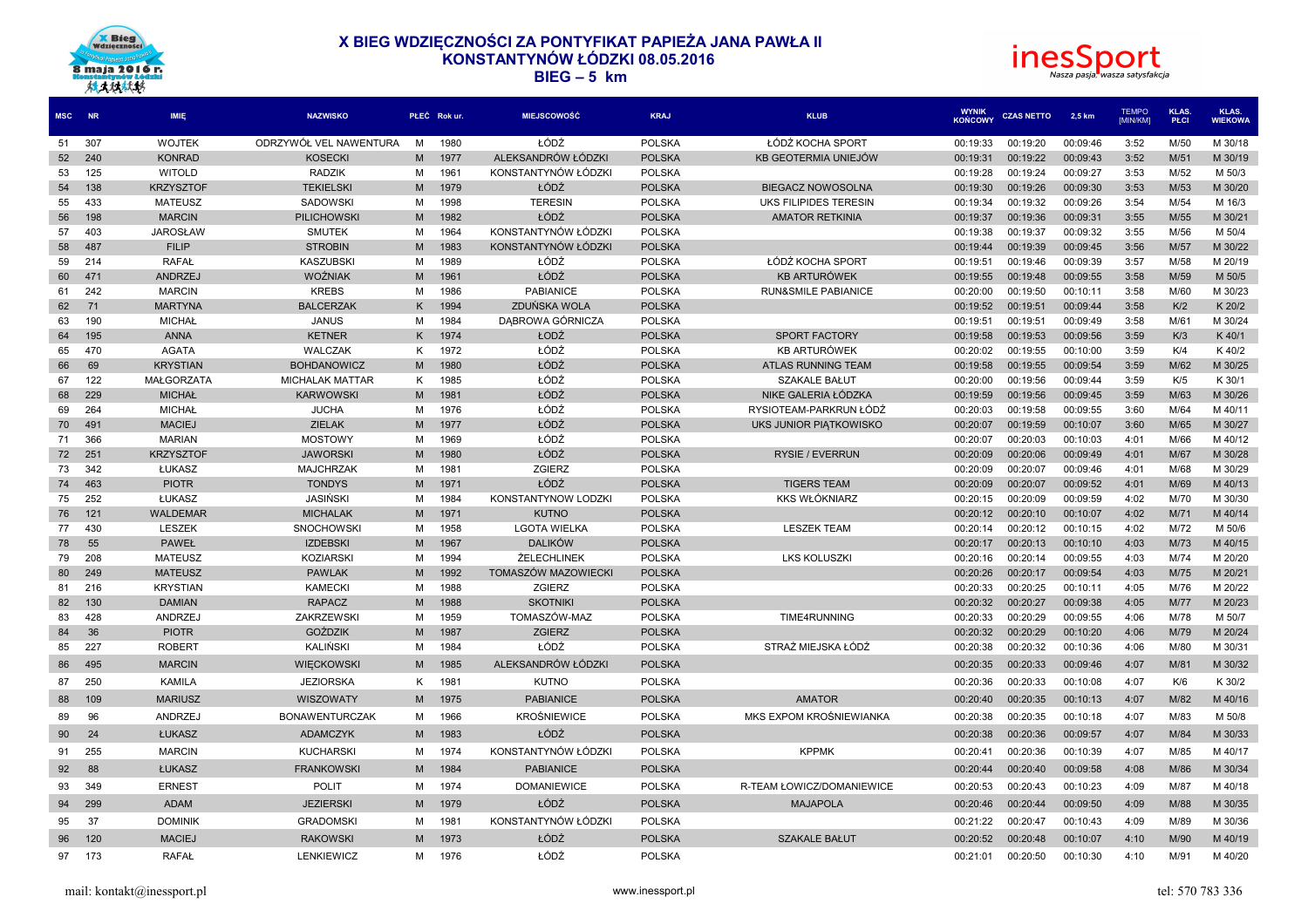



| MSC NR |     | IMIE              | <b>NAZWISKO</b>          |    | PŁEĆ Rok ur. | <b>MIEJSCOWOŚĆ</b>  | <b>KRAJ</b>   | <b>KLUB</b>                               | <b>WYNIK</b><br>KOŃCOWY | <b>CZAS NETTO</b> | 2.5 km   | <b>TEMPO</b><br>[MIN/KM] | <b>KIAS</b><br>PŁCI | KLAS.<br><b>WIEKOWA</b> |
|--------|-----|-------------------|--------------------------|----|--------------|---------------------|---------------|-------------------------------------------|-------------------------|-------------------|----------|--------------------------|---------------------|-------------------------|
| 98     | 379 | AGNIESZKA         | <b>WYSOCKA</b>           | K. | 1981         | ŁÓDŹ                | <b>POLSKA</b> |                                           | 00:21:03                | 00:20:53          | 00:10:29 | 4:11                     | K/T                 | K 30/3                  |
| 99     | 161 | <b>MARIUSZ</b>    | <b>JANICKI</b>           | М  | 1983         | ŁÓDŹ                | <b>POLSKA</b> | <b>VERA RUNNING TEAM</b>                  | 00:21:04                | 00:20:53          | 00:10:12 | 4:11                     | M/92                | M 30/37                 |
| 100    | 209 | <b>RAFAŁ</b>      | <b>KANIA</b>             | M  | 1975         | KONSTANTYNÓW ŁÓDZKI | <b>POLSKA</b> | <b>JA</b>                                 | 00:21:01                | 00:20:55          | 00:10:26 | 4:11                     | M/93                | M 40/21                 |
| 101    | 108 | PRZEMYSŁAW        | <b>ROKICKI</b>           | M  | 1983         | ŁÓDŹ                | <b>POLSKA</b> |                                           | 00:21:00                | 00:20:56          | 00:09:56 | 4:11                     | M/94                | M 30/38                 |
| 102    | 295 | <b>JAKUB</b>      | <b>KUPNIEWSKI</b>        | M  | 1971         | WARSZAWA            | <b>POLSKA</b> |                                           | 00:21:08                | 00:20:59          | 00:10:52 | 4:12                     | M/95                | M 40/22                 |
| 103    | 57  | <b>TOMASZ</b>     | GAWEŁ                    | м  | 1978         | <b>KRZYWIEC</b>     | <b>POLSKA</b> | ATLAS RUNNING TEAM                        | 00:21:02                | 00:20:59          | 00:10:35 | 4:12                     | M/96                | M 30/39                 |
| 104    | 466 | WIESŁAW           | <b>SIEKIERSKI</b>        | M  | 1963         | <b>BEŁCHÓW</b>      | <b>POLSKA</b> | PKP ENERGETYKA S.A. ZAKŁAD MAZOWIECKI     | 00:21:05                | 00:21:00          | 00:10:18 | 4:12                     | M/97                | M 50/9                  |
| 105    | 320 | ARKADIUSZ         | <b>MACHURA</b>           | М  | 1976         | WOLA JEDLIŃSKA      | <b>POLSKA</b> | KLUB BIEGACZA WARTA                       | 00:21:12                | 00:21:04          | 00:10:49 | 4:13                     | M/98                | M 40/23                 |
| 106    | 176 | ŁUKASZ            | <b>KLATE</b>             | M  | 1978         | ŁÓDŹ                | <b>POLSKA</b> |                                           | 00:21:26                | 00:21:04          | 00:11:07 | 4:13                     | M/99                | M 30/40                 |
| 107    | 230 | ŁUKASZ            | <b>KŁOS</b>              | M  | 1983         | ŁÓDŹ                | <b>POLSKA</b> | 25BDOW                                    | 00:21:21                | 00:21:05          | 00:10:43 | 4:13                     | M/100               | M 30/41                 |
| 108    | 330 | <b>KAROLINA</b>   | <b>MATUSIAK</b>          | K. | 1990         | ŁÓDŹ                | <b>POLSKA</b> | AKADEMIABIEGACZA.PL S.L. SALOS-WODNA ŁÓDŹ | 00:21:12                | 00:21:05          | 00:10:18 | 4:13                     | K/8                 | K 20/3                  |
| 109    | 500 | <b>MICHAŁ</b>     | <b>STUSIŃSKI</b>         | м  | 1980         | ŁÓDŹ                | <b>POLSKA</b> | PARKRUN ŁÓDŹ                              | 00:21:11                | 00:21:06          | 00:10:35 | 4:13                     | M/101               | M 30/42                 |
| 110    | 327 | <b>PAWEŁ</b>      | <b>MACIASZCZYK</b>       | M  | 1973         | ŁÓDZ                | <b>POLSKA</b> | DRUŻYNA DBAM O ZDROWIE                    | 00:21:15                | 00:21:09          | 00:10:25 | 4:14                     | M/102               | M 40/24                 |
| 111    | 193 | <b>BEATA</b>      | KICINSKA-KOKOTEK         | Κ  | 1981         | ŁÓDŹ                | <b>POLSKA</b> | <b>KITA TEAM</b>                          | 00:21:30                | 00:21:13          | 00:10:56 | 4:15                     | K/9                 | K 30/4                  |
| 112    | 185 | ANDRZEJ           | <b>KUNKA</b>             | M  | 1976         | <b>KOLUSZKI</b>     | <b>POLSKA</b> |                                           | 00:21:15                | 00:21:15          | 00:10:06 | 4:15                     | M/103               | M 40/25                 |
| 113    | 323 | <b>TOMASZ</b>     | <b>NOWAK</b>             | M  | 1987         | ŁOWICZ              | <b>POLSKA</b> | STARZYŃSKIEGO BIEGA ŁOWICZ                | 00:21:23                | 00:21:18          | 00:10:18 | 4:16                     | M/104               | M 20/25                 |
| 114    | 333 | <b>IRENEUSZ</b>   | RACZYŃSKI                | M  | 1959         | ALEKSANDRÓW ŁÓDZKI  | <b>POLSKA</b> |                                           | 00:21:21                | 00:21:19          | 00:10:29 | 4:16                     | M/105               | M 50/10                 |
| 115    | 335 | <b>BOGUSZ</b>     | RACZYŃSKI                | м  | 1983         | ALEKSANDRÓW ŁÓDZKI  | <b>POLSKA</b> | <b>TIGERS TEAM</b>                        | 00:21:21                | 00:21:19          | 00:10:20 | 4:16                     | M/106               | M 30/43                 |
| 116    | 45  | <b>PAWEŁ</b>      | <b>DIOWKSZ</b>           | M  | 1973         | ŁÓDŹ                | <b>POLSKA</b> |                                           | 00:21:25                | 00:21:20          | 00:10:29 | 4:16                     | M/107               | M 40/26                 |
| 117    | 70  | <b>JANUSZ</b>     | GÓRAL                    | м  | 1961         | ŁÓDŹ                | <b>POLSKA</b> | BIEGAMPOLODZI.PL                          | 00:21:35                | 00:21:20          | 00:10:53 | 4:16                     | M/108               | M 50/11                 |
| 118    | 79  | <b>RYSZARD</b>    | <b>DABEK</b>             | M  | 1951         | <b>PABIANICE</b>    | <b>POLSKA</b> | <b>KORONA PABIANICE</b>                   | 00:21:31                | 00:21:21          | 00:10:52 | 4:16                     | M/109               | M 60/1                  |
| 119    | 75  | ANDRZEJ           | <b>BAGRODZKI</b>         | М  | 1971         | ZGIERZ              | <b>POLSKA</b> | <b>NBP</b>                                | 00:21:31                | 00:21:26          | 00:10:51 | 4:17                     | M/110               | M 40/27                 |
| 120    | 368 | <b>ANNA</b>       | <b>PIEPRZ</b>            | K. | 1984         | ŁÓDŹ                | <b>POLSKA</b> |                                           | 00:21:47                | 00:21:27          | 00:11:12 | 4:17                     | K/10                | K 30/5                  |
| 121    | 446 | DANIEL            | <b>STACHURSKI</b>        | M  | 1970         | <b>DRUŻBICE</b>     | <b>POLSKA</b> |                                           | 00:21:44                | 00:21:27          | 00:10:49 | 4:17                     | M/111               | M 40/28                 |
| 122    | 219 | <b>RADOSŁAW</b>   | <b>KACPRZAK</b>          | M  | 1975         | ŁÓDŹ                | <b>POLSKA</b> | KLUB BIEGACZA - PROVIDENT                 | 00:21:32                | 00:21:28          | 00:10:41 | 4:18                     | M/112               | M 40/29                 |
| 123    | 73  | <b>RADOSŁAW</b>   | GOŁĄB                    | M  | 1986         | ŁÓDŹ                | <b>POLSKA</b> | RYNECZEK PRZYBYSZEWSKIEGO                 | 00:21:34                | 00:21:29          | 00:10:24 | 4:18                     | M/113               | M 30/44                 |
| 124    | 166 | <b>PIOTR</b>      | <b>KARDAS</b>            | M  | 1979         | <b>PABIANICE</b>    | <b>POLSKA</b> |                                           | 00:21:36                | 00:21:30          | 00:10:36 | 4:18                     | M/114               | M 30/45                 |
| 125    | 158 | PRZEMYSŁAW        | <b>KACPRZAK</b>          | м  | 1983         | KONSTANTYNÓW ŁÓDZKI | <b>POLSKA</b> |                                           | 00:21:38                | 00:21:30          | 00:10:21 | 4:18                     | M/115               | M 30/46                 |
| 126    | 464 | <b>KAMIL</b>      | <b>WAJS</b>              | M  | 1984         | KONSTANTYNÓW ŁÓDZKI | <b>POLSKA</b> | SONOCO LPC RUNNING TEAM                   | 00:21:33                | 00:21:31          | 00:10:17 | 4:18                     | M/116               | M 30/47                 |
| 127    | 369 | <b>ROBERT</b>     | LEWERA                   | M  | 1970         | <b>PABIANICE</b>    | <b>POLSKA</b> | TATE & LYLE ACTIVE TEAM                   | 00:21:42                | 00:21:32          | 00:10:50 | 4:18                     | M/117               | M 40/30                 |
| 128    | 370 | <b>JANUSZ</b>     | <b>REDZYNIA</b>          | M  | 1953         | ŁÓDZ                | <b>POLSKA</b> | RYSIO-TEAM                                | 00:21:35                | 00:21:32          | 00:10:41 | 4:18                     | M/118               | M 60/2                  |
| 129    | 52  | <b>ALEKSANDRA</b> | <b>GÓRECKA</b>           | K  | 1977         | ŁÓDŹ                | <b>POLSKA</b> | ORANGE POLSKA                             | 00:21:41                | 00:21:33          | 00:10:56 | 4:19                     | K/11                | K 30/6                  |
| 130    | 236 | <b>DAGMARA</b>    | <b>KOZIRÓG</b>           | ĸ  | 1972         | <b>PABIANICE</b>    | <b>POLSKA</b> | <b>KORONA PABIANICE</b>                   | 00:21:46                | 00:21:35          | 00:10:55 | 4:19                     | K/12                | K 40/3                  |
| 131    | 220 | <b>MAREK</b>      | <b>LISICKI</b>           | M  | 1957         | ŁÓDŹ                | <b>POLSKA</b> | KB ARTURÓWEK ŁÓDŹ                         | 00:21:44                | 00:21:37          | 00:10:50 | 4:19                     | M/119               | M 50/12                 |
| 132    | 465 | <b>ADRIAN</b>     | <b>WIANKOWSKI</b>        | M  | 1991         | <b>KUTNO</b>        | <b>POLSKA</b> |                                           | 00:21:45                | 00:21:37          | 00:10:53 | 4:19                     | M/120               | M 20/26                 |
| 133    | 325 | <b>BARTŁOMIEJ</b> | <b>RADZIK</b>            | M  | 1986         | KONSTANTYNÓW ŁÓDZKI | <b>POLSKA</b> |                                           | 00:21:49                | 00:21:43          | 00:10:30 | 4:21                     | M/121               | M 30/48                 |
| 134    | 169 | <b>STANISŁAW</b>  | <b>KORCZYŃSKI</b>        | M  | 1953         | ŁÓDŹ                | <b>POLSKA</b> | <b>RYSIOTEAM</b>                          | 00:21:47                | 00:21:45          | 00:10:39 | 4:21                     | M/122               | M 60/3                  |
| 135    | 489 | <b>MICHAŁ</b>     | WIERZCHOŃ                | м  | 1974         | ŁÓDŹ                | <b>POLSKA</b> | PARKRUN ŁÓDŹ                              | 00:22:00                | 00:21:52          | 00:10:48 | 4:22                     | M/123               | M 40/31                 |
| 136    | 467 | <b>PIOTR</b>      | <b>SERDEŃ</b>            | M  | 1988         | <b>ZGIERZ</b>       | <b>POLSKA</b> |                                           | 00:22:04                | 00:21:55          | 00:10:54 | 4:23                     | M/124               | M 20/27                 |
| 137    | 99  | <b>JUSTYNA</b>    | <b>GRZELEWSKA</b>        | K  | 1990         | KONSTANTYNÓW ŁÓDZKI | <b>POLSKA</b> |                                           | 00:22:06                | 00:22:05          | 00:10:40 | 4:25                     | K/13                | K 20/4                  |
| 138    | 381 | <b>JAROSŁAW</b>   | <b>SZPAK</b>             | M  | 1985         | ŁÓDŹ                | <b>POLSKA</b> |                                           | 00:22:21                | 00:22:06          | 00:11:12 | 4:25                     | M/125               | M 30/49                 |
| 139    | 498 | <b>JAKUB</b>      | <b>STRZELECKI CIRRUS</b> | м  | 1964         | ŁÓDŹ                | <b>POLSKA</b> | <b>RYSIOTEAM</b>                          | 00:22:08                | 00:22:06          | 00:10:34 | 4:25                     | M/126               | M 50/13                 |
|        |     |                   |                          |    |              |                     |               |                                           |                         |                   |          |                          |                     |                         |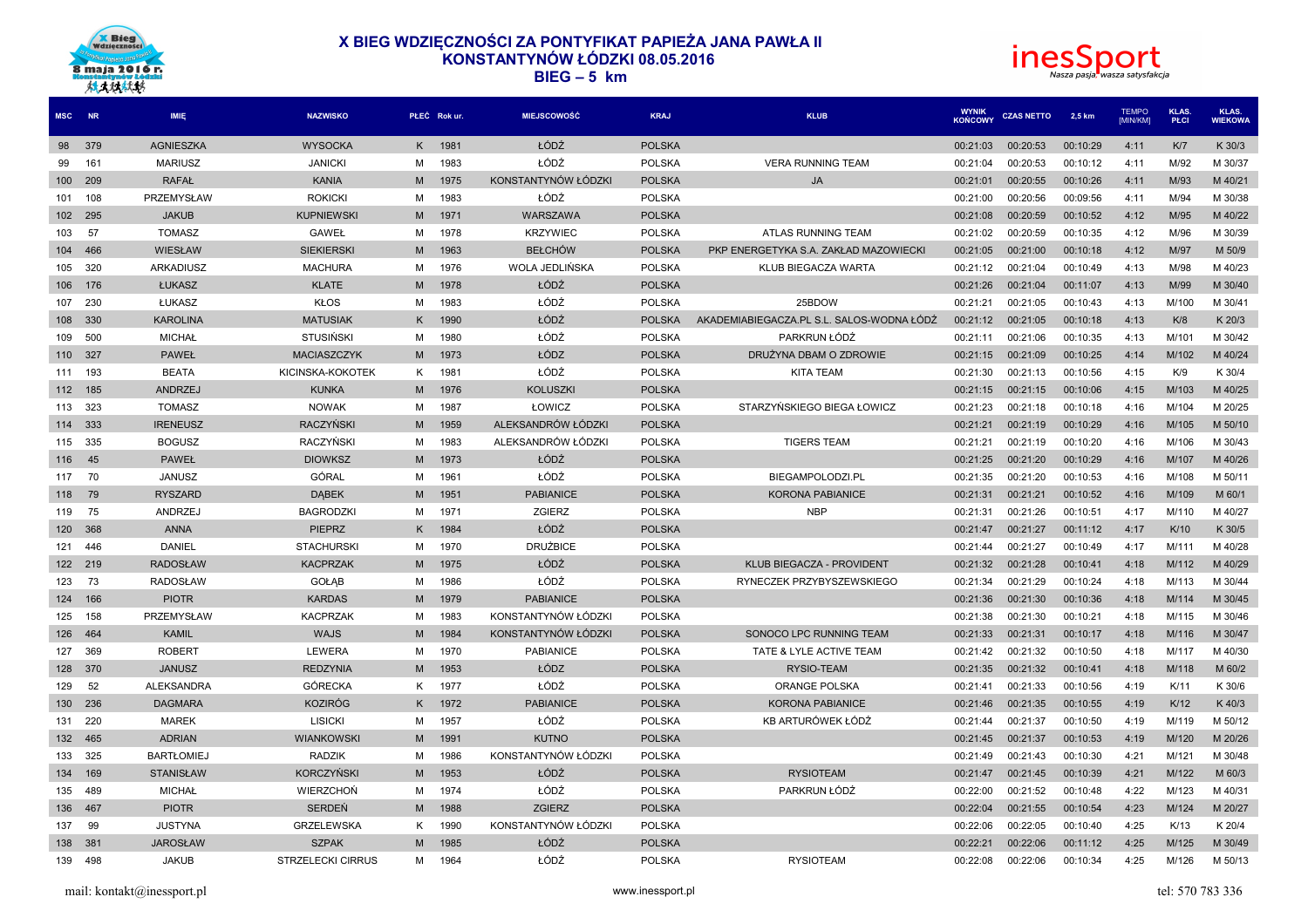



| MSC NR |                | IMIE             | <b>NAZWISKO</b>      |    | PŁEĆ Rok ur. | <b>MIEJSCOWOŚĆ</b>  | <b>KRAJ</b>      | <b>KLUB</b>               | <b>WYNIK</b><br><b>KOŃCOWY</b> | <b>CZAS NETTO</b> | 2,5 km   | <b>TEMPO</b><br>[MIN/KM] | <b>KLAS</b><br>PŁCI | KLAS.<br><b>WIEKOWA</b> |
|--------|----------------|------------------|----------------------|----|--------------|---------------------|------------------|---------------------------|--------------------------------|-------------------|----------|--------------------------|---------------------|-------------------------|
| 140    | 89             | <b>MARIA</b>     | <b>BOROWSKA</b>      | K. | 1995         | ŁÓDŹ                | <b>POLSKA</b>    | SZAKALE BAŁUT ŁÓDŻ        | 00:22:24                       | 00:22:07          | 00:11:12 | 4:25                     | K/14                | K 20/5                  |
| 141    | 393            | <b>RAFAL</b>     | PRZYBYSZ             | М  | 1979         | LODZ                | <b>POLSKA</b>    |                           | 00:22:30                       | 00:22:07          | 00:11:52 | 4:25                     | M/127               | M 30/50                 |
| 142    | 493            | <b>TOMASZ</b>    | <b>STEFANCZYK</b>    | M  | 2000         | <b>ANTONIEW</b>     | <b>POLSKA</b>    |                           | 00:22:20                       | 00:22:07          | 00:11:14 | 4:25                     | M/128               | M 16/4                  |
| 143    | 352            | ANETA            | OKUNSKA WEJDMAN      | K  | 1976         | ŁÓDŹ                | <b>POLSKA</b>    | <b>EVERRUN</b>            | 00:22:11                       | 00:22:07          | 00:10:55 | 4:25                     | K/15                | K 40/4                  |
| 144    | 92             | <b>MAREK</b>     | <b>BIENIAS</b>       | M  | 1988         | ŁÓDŹ                | <b>POLSKA</b>    | <b>NAUKA BIEGA</b>        | 00:22:27                       | 00:22:08          | 00:11:15 | 4:26                     | M/129               | M 20/28                 |
| 145    | 258            | <b>SZYMON</b>    | <b>DEBSKI</b>        | M  | 1985         | KONSTANTYNÓW ŁÓDZKI | <b>POLSKA</b>    |                           | 00:22:23                       | 00:22:11          | 00:10:44 | 4:26                     | M/130               | M 30/51                 |
| 146    | $\overline{2}$ | <b>PIOTR</b>     | <b>ERBEL</b>         | М  | 1984         | ŁÓDŹ                | <b>POLSKA</b>    | <b>ATLAS RUNNING TEAM</b> | 00:22:32                       | 00:22:11          | 00:11:23 | 4:26                     | M/131               | M 30/52                 |
| 147    | 372            | <b>ADAM</b>      | <b>TWARDOWSKI</b>    | м  | 1987         | <b>PABIANICE</b>    | <b>POLSKA</b>    |                           | 00:22:26                       | 00:22:14          | 00:10:59 | 4:27                     | M/132               | M 20/29                 |
| 148    | -8             | <b>DARIUSZ</b>   | <b>BURSKI</b>        | M  | 1990         | KONSTANTYNÓW ŁÓDZKI | <b>POLSKA</b>    |                           | 00:22:23                       | 00:22:18          | 00:10:47 | 4:28                     | M/133               | M 20/30                 |
| 149    | 257            | <b>PAULINA</b>   | <b>DEBSKA</b>        | K  | 1985         | KONSTANTYNÓW ŁÓDZKI | <b>POLSKA</b>    |                           | 00:22:30                       | 00:22:19          | 00:11:13 | 4:28                     | K/16                | K 30/7                  |
| 150    | 14             | <b>MARCIN</b>    | <b>BAZAN</b>         | M  | 1975         | KONSTANTYNÓW ŁÓDZKI | <b>POLSKA</b>    | <b>VERA RUNNING TEAM</b>  | 00:22:28                       | 00:22:20          | 00:11:26 | 4:28                     | M/134               | M 40/32                 |
| 151    | 19             | <b>TOMASZ</b>    | <b>BROCKI</b>        | M  | 1982         | <b>PABIANICE</b>    | <b>POLSKA</b>    |                           | 00:22:37                       | 00:22:21          | 00:11:08 | 4:28                     | M/135               | M 30/53                 |
| 152    | 477            | <b>DARIUSZ</b>   | <b>WEJDMAN</b>       | M  | 1973         | ŁÓDŹ                | <b>POLSKA</b>    | <b>EVERRUN</b>            | 00:22:27                       | 00:22:23          | 00:10:55 | 4:29                     | M/136               | M 40/33                 |
| 153    | 123            | <b>JAKUB</b>     | <b>MALKA</b>         | M  | 1983         | ŁÓDŹ                | <b>POLSKA</b>    |                           | 00:22:31                       | 00:22:23          | 00:10:44 | 4:29                     | M/137               | M 30/54                 |
| 154    | 490            | <b>MAREK</b>     | <b>SZYMBORSKI</b>    | M  | 1974         | <b>LEŚNICA</b>      | <b>VODZIERAD</b> | <b>POLSKA</b>             | STRA.KWIA 00:22:28             |                   | 00:22:24 | 00:10:58                 | 4:29                | M/138                   |
| 155    | 341            | <b>ROBERT</b>    | <b>PODLASIAK</b>     | M  | 1979         | ŁÓDŹ                | <b>POLSKA</b>    | <b>RYSIOTEAM</b>          | 00:22:28                       | 00:22:25          | 00:10:41 | 4:29                     | M/139               | M 30/55                 |
| 156    | 112            | <b>WOJCIECH</b>  | <b>SZADZUK</b>       | М  | 1977         | ŁÓDŹ                | <b>POLSKA</b>    |                           | 00:22:34                       | 00:22:25          | 00:11:12 | 4:29                     | M/140               | M 30/56                 |
| 157    | 141            | <b>ROBERT</b>    | <b>JANIK</b>         | M  | 1972         | KATARZYNÓW          | <b>POLSKA</b>    |                           | 00:22:29                       | 00:22:26          | 00:10:57 | 4:29                     | M/141               | M 40/35                 |
| 158    | 203            | <b>KATARZYNA</b> | <b>LISOWSKA</b>      | ĸ  | 1993         | KONSTANTYNÓW ŁÓDZKI | <b>POLSKA</b>    |                           | 00:22:31                       | 00:22:27          | 00:10:41 | 4:29                     | K/17                | K 20/6                  |
| 159    | 405            | ALEKSANDER       | <b>SUCHARKIEWICZ</b> | м  | 1977         | ŁÓDŹ                | <b>POLSKA</b>    |                           | 00:22:30                       | 00:22:28          | 00:10:57 | 4:30                     | M/142               | M 30/57                 |
| 160    | 131            | <b>PIOTR</b>     | ŁĘGOCKI              | M  | 1988         | <b>ROMANÓW</b>      | <b>POLSKA</b>    |                           | 00:22:39                       | 00:22:28          | 00:11:13 | 4:30                     | M/143               | M 20/31                 |
| 161    | 11             | <b>MARIUSZ</b>   | <b>HORODNICZY</b>    | м  | 1983         | ŁÓDŹ                | <b>POLSKA</b>    |                           | 00:22:35                       | 00:22:31          | 00:10:58 | 4:30                     | M/144               | M 30/58                 |
| 162    | 423            | <b>DOMINIK</b>   | <b>STAŃCZYK</b>      | M  | 1982         | ŁÓDŹ                | <b>POLSKA</b>    |                           | 00:22:51                       | 00:22:36          | 00:11:30 | 4:31                     | M/145               | M 30/59                 |
| 163    | 199            | <b>PRZEMEK</b>   | PLICH                | м  | 1980         | ŁAZISKO             | <b>POLSKA</b>    |                           | 00:23:03                       | 00:22:36          | 00:12:01 | 4:31                     | M/146               | M 30/60                 |
| 164    | 103            | <b>GRZEGORZ</b>  | <b>KRASIŃSKI</b>     | M  | 1983         | KONSTANTYNÓW ŁÓDZKI | <b>POLSKA</b>    |                           | 00:22:58                       | 00:22:38          | 00:12:08 | 4:32                     | M/147               | M 30/61                 |
| 165    | 117            | <b>KAMILA</b>    | KWIECIEŃ - LIPIŃSKA  | K. | 1975         | ŁÓDŹ                | <b>POLSKA</b>    | AMBITNE TYGRYSICE         | 00:22:46                       | 00:22:39          | 00:11:04 | 4:32                     | K/18                | K 40/5                  |
| 166    | 38             | <b>MARIUSZ</b>   | <b>BUGAJNY</b>       | M  | 1983         | ŁÓDŻ                | <b>POLSKA</b>    |                           | 00:22:49                       | 00:22:41          | 00:11:01 | 4:32                     | M/148               | M 30/62                 |
| 167    | 362            | <b>MARIUSZ</b>   | PIECHURA             | м  | 1977         | ŁÓDŹ                | <b>POLSKA</b>    |                           | 00:22:58                       | 00:22:44          | 00:11:30 | 4:33                     | M/149               | M 30/63                 |
| 168    | 407            | <b>JULIA</b>     | <b>SZYMKOWICZ</b>    | K. | 1998         | ŁOWICZ              | <b>POLSKA</b>    |                           | 00:22:51                       | 00:22:44          | 00:11:33 | 4:33                     | K/19                | K 16/1                  |
| 169    | 363            | <b>SLAWOMIR</b>  | <b>MEKARSKI</b>      | м  | 1964         | TOMASZÓW MAZOWIECKI | <b>POLSKA</b>    |                           | 00:23:01                       | 00:22:45          | 00:11:34 | 4:33                     | M/150               | M 50/14                 |
| 170    | 406            | ŁUKASZ           | <b>SKOWROŃSKI</b>    | M  | 1982         | ŁÓDŹ                | <b>POLSKA</b>    |                           | 00:23:02                       | 00:22:45          | 00:11:47 | 4:33                     | M/151               | M 30/64                 |
| 171    | 376            | <b>JAROSŁAW</b>  | <b>WOLAK</b>         | м  | 1969         | ŁÓDŹ                | <b>POLSKA</b>    | <b>MBANK</b>              | 00:22:53                       | 00:22:46          | 00:11:24 | 4:33                     | M/152               | M 40/36                 |
| 172    | 213            | <b>PATRYK</b>    | <b>JEZIERSKI</b>     | M  | 1980         | ŁÓDŹ                | <b>POLSKA</b>    | ŁÓDŹ KOCHA SPORT          | 00:23:14                       | 00:22:46          | 00:12:08 | 4:33                     | M/153               | M 30/65                 |
| 173    | 217            | <b>KAROLINA</b>  | <b>KARASEK</b>       | K. | 1988         | <b>DOMANIEWICE</b>  | <b>POLSKA</b>    | R-TEAM ŁOWICZ             | 00:22:58                       | 00:22:47          | 00:11:35 | 4:33                     | K/20                | K 20/7                  |
| 174    | 183            | <b>TOMASZ</b>    | <b>KUCHARCZYK</b>    | M  | 1979         | <b>PIATEK</b>       | <b>POLSKA</b>    |                           | 00:23:07                       | 00:22:47          | 00:11:45 | 4:33                     | M/154               | M 30/66                 |
| 175    | 154            | <b>PAWEŁ</b>     | <b>KOZŁOWSKI</b>     | м  | 1972         | ŁÓDŹ                | <b>POLSKA</b>    | ARGAL ŁÓDŹ                | 00:22:52                       | 00:22:47          | 00:11:09 | 4:33                     | M/155               | M 40/37                 |
| 176    | 438            | <b>JACEK</b>     | <b>WALCZAK</b>       | M  | 1964         | <b>BIELAWY</b>      | <b>POLSKA</b>    | <b>ZSMR PIATEK</b>        | 00:23:12                       | 00:22:52          | 00:11:56 | 4:34                     | M/156               | M 50/15                 |
| 177    | 43             | MAŁGORZATA       | DZIAKOŃSKA           | K  | 1971         | ŁÓDŹ                | <b>POLSKA</b>    | <b>RYSIOTEAM</b>          | 00:23:03                       | 00:22:52          | 00:11:30 | 4:34                     | K/21                | K 40/6                  |
| 178    | 351            | <b>MARIUSZ</b>   | <b>MŁYNARCZYK</b>    | М  | 1972         | KONSTANTYNÓW ŁÓDZKI | <b>POLSKA</b>    |                           | 00:23:08                       | 00:22:54          | 00:11:19 | 4:35                     | M/157               | M 40/38                 |
| 179    | 449            | KATARZYNA        | <b>SUSKA</b>         | K. | 1977         | ŁÓDŹ                | <b>POLSKA</b>    | ŁÓDŹ RUNNING TEAM         | 00:23:09                       | 00:22:54          | 00:11:19 | 4:35                     | K/22                | K 30/8                  |
| 180    | 12             | <b>KRZYSZTOF</b> | <b>BRZEZIŃSKI</b>    | М  | 1974         | ŁASK                | <b>POLSKA</b>    |                           | 00:23:18                       | 00:22:54          | 00:11:54 | 4:35                     | M/158               | M 40/39                 |
| 181    | 54             | ZDZISŁAW         | <b>DRACZYŃSKI</b>    | м  | 1953         | ŁÓDŹ                | <b>POLSKA</b>    |                           | 00:22:59                       | 00:22:57          | 00:11:06 | 4:35                     | M/159               | M 60/4                  |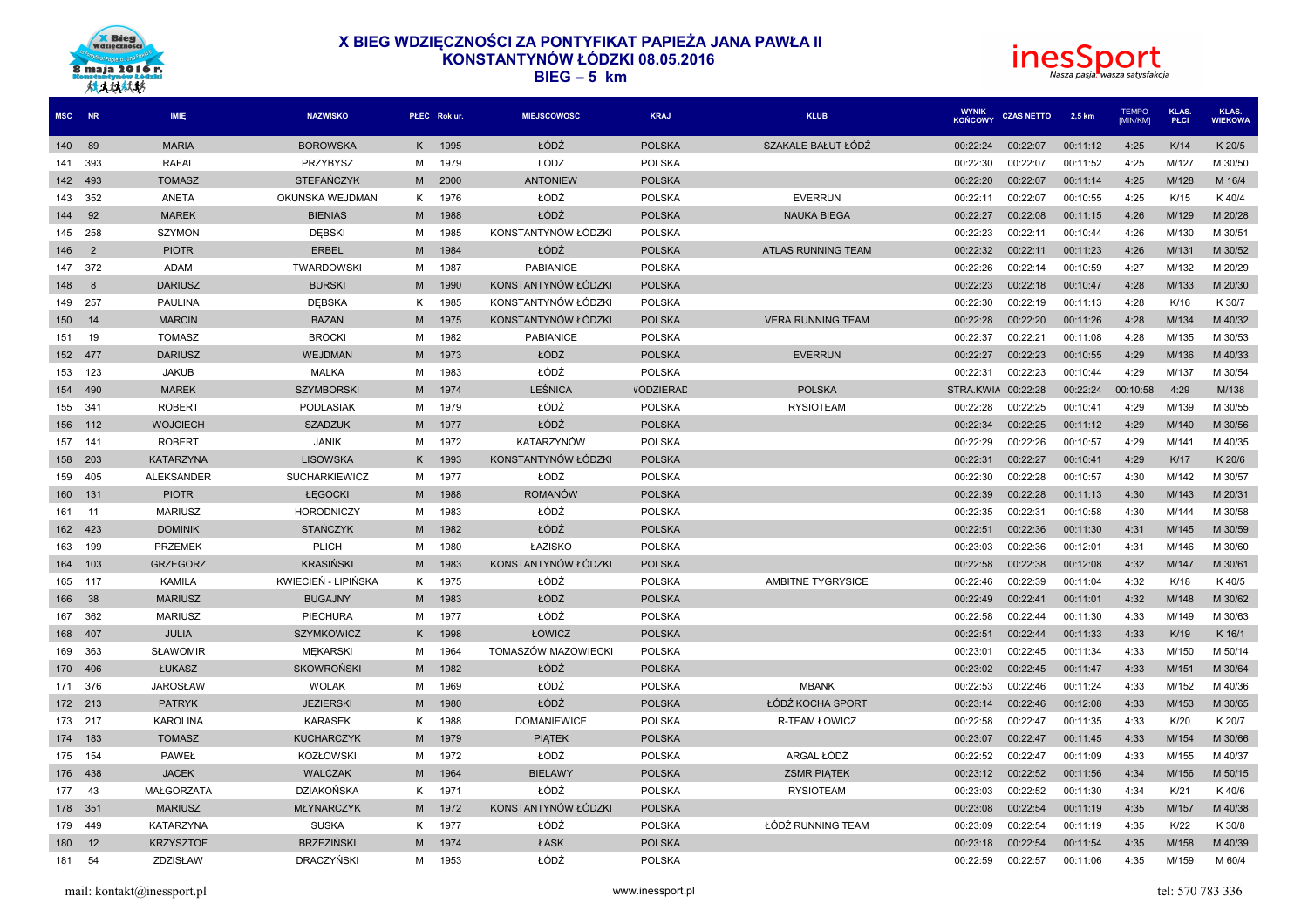



| <b>MSC</b> | <b>NR</b> | <b>IMIE</b>       | <b>NAZWISKO</b>   |   | PŁEĆ Rok ur. | <b>MIEJSCOWOŚĆ</b>   | <b>KRAJ</b>   | <b>KLUB</b>              | <b>WYNIK</b><br>KOŃCOWY | <b>CZAS NETTO</b> | 2,5 km   | <b>TEMPO</b><br><b>IMIN/KMI</b> | KLAS.<br>PŁCI | KLAS.<br><b>WIEKOWA</b> |
|------------|-----------|-------------------|-------------------|---|--------------|----------------------|---------------|--------------------------|-------------------------|-------------------|----------|---------------------------------|---------------|-------------------------|
| 182 424    |           | <b>SEBASTIAN</b>  | <b>ZAMOJSKI</b>   | M | 1976         | PODDEBICE            | <b>POLSKA</b> | <b>AMATOR</b>            | 00:23:20                | 00:22:57          | 00:11:35 | 4:35                            | M/160         | M 40/40                 |
| 183        | 126       | ANDRZEJ           | <b>RADZIK</b>     | M | 1962         | KONSTANTYNÓW ŁÓDZKI  | <b>POLSKA</b> |                          | 00:23:11                | 00:22:58          | 00:11:17 | 4:36                            | M/161         | M 50/16                 |
| 184        | 175       | <b>MICHAŁ</b>     | <b>KRAWCZYK</b>   | M | 1986         | KONSTANTYNÓW ŁÓDZKI  | <b>POLSKA</b> | <b>RYSIE</b>             | 00:23:25                | 00:22:59          | 00:11:36 | 4:36                            | M/162         | M 30/67                 |
| 185        | 340       | <b>PAWEŁ</b>      | <b>MOCHOCKI</b>   | м | 1990         | ŁÓDŹ                 | <b>POLSKA</b> | SONOCO LPC RUNNING TEAM  | 00:23:03                | 00:23:00          | 00:11:37 | 4:36                            | M/163         | M 20/32                 |
| 186        | 350       | <b>TADEUSZ</b>    | PRZYGODZKI        | M | 1949         | PIOTRKÓW TRYBUNALSKI | <b>POLSKA</b> | PKB ENDORFINA            | 00:23:20                | 00:23:01          | 00:12:07 | 4:36                            | M/164         | M 60/5                  |
| 187        | 188       | <b>AGNIESZKA</b>  | <b>JASTRZĄBEK</b> | K | 1984         | ŁÓDŹ                 | <b>POLSKA</b> | <b>EVERRUN</b>           | 00:23:16                | 00:23:06          | 00:11:36 | 4:37                            | K/23          | K 30/9                  |
| 188        | 486       | <b>MICHAL</b>     | <b>SIERANT</b>    | M | 1976         | TOMASZÓW MAZOWIECKI  | <b>POLSKA</b> | <b>PIWA</b>              | 00:23:24                | 00:23:08          | 00:11:39 | 4:38                            | M/165         | M 40/41                 |
| 189        | 436       | <b>MICHAŁ</b>     | <b>STAWIŃSKI</b>  | M | 1975         | PIĄTEK               | <b>POLSKA</b> |                          | 00:23:29                | 00:23:09          | 00:11:56 | 4:38                            | M/166         | M 40/42                 |
| 190        | 254       | <b>JAROSŁAW</b>   | <b>KRUK</b>       | M | 1970         | ŁÓDŹ                 | <b>POLSKA</b> |                          | 00:23:16                | 00:23:09          | 00:11:36 | 4:38                            | M/167         | M 40/43                 |
| 191        | 435       | <b>PIOTR</b>      | <b>WIECZOREK</b>  | M | 1972         | ŁÓDŹ                 | <b>POLSKA</b> | <b>RUN FLY TEAM</b>      | 00:23:18                | 00:23:13          | 00:11:22 | 4:39                            | M/168         | M 40/44                 |
| 192        | 35        | <b>TOMASZ</b>     | <b>CZAJKOWSKI</b> | M | 1976         | ŁÓDŹ                 | <b>POLSKA</b> |                          | 00:23:41                | 00:23:14          | 00:12:09 | 4:39                            | M/169         | M 40/45                 |
| 193        | 184       | <b>SŁAWEK</b>     | <b>KACPRZAK</b>   | м | 1975         | <b>JUSTYNÓW</b>      | <b>POLSKA</b> | LZS JUSTYNÓW             | 00:23:44                | 00:23:15          | 00:12:05 | 4:39                            | M/170         | M 40/46                 |
| 194        | 440       | <b>WIKTOR</b>     | <b>WILCZYŃSKI</b> | M | 1978         | ŁÓDŹ                 | <b>POLSKA</b> | <b>ROSSBIEGANI</b>       | 00:23:30                | 00:23:17          | 00:11:21 | 4:39                            | M/171         | M 30/68                 |
| 195        | 388       | <b>MONIKA</b>     | MIKOŁAJCZYK-SOWA  | K | 1976         | ŁÓDŹ                 | <b>POLSKA</b> | SZAKALE BAŁUT ŁÓDŻ       | 00:23:27                | 00:23:18          | 00:11:33 | 4:40                            | K/24          | K 40/7                  |
| 196        | 293       | <b>MACIEJ</b>     | <b>KOBALCZYK</b>  | M | 1984         | ŁÓDŹ                 | <b>POLSKA</b> |                          | 00:23:34                | 00:23:18          | 00:11:22 | 4:40                            | M/172         | M 30/69                 |
| 197        | 434       | <b>ROMAN</b>      | ZBUDNIEWEK        | м | 1952         | ŁÓDŹ                 | <b>POLSKA</b> |                          | 00:23:32                | 00:23:19          | 00:11:44 | 4:40                            | M/173         | M 60/6                  |
| 198        | 20        | <b>MAREK</b>      | <b>CZUBINSKI</b>  | M | 1953         | ŁÓDŹ                 | <b>POLSKA</b> |                          | 00:23:36                | 00:23:22          | 00:11:54 | 4:40                            | M/174         | M 60/7                  |
| 199        | 56        | <b>MARIUSZ</b>    | <b>BER</b>        | M | 1980         | KONSTANTYNÓW ŁÓDZKI  | <b>POLSKA</b> |                          | 00:23:25                | 00:23:24          | 00:11:41 | 4:41                            | M/175         | M 30/70                 |
| 200        | 189       | <b>KRZYSZTOF</b>  | <b>KRUK</b>       | M | 1981         | ŁÓDŹ                 | <b>POLSKA</b> | SONOCO LPC RUNNING TEAM  | 00:23:40                | 00:23:24          | 00:11:29 | 4:41                            | M/176         | M 30/71                 |
| 201        | 159       | <b>TADEUSZ</b>    | <b>KACPRZAK</b>   | M | 1955         | KONSTANTYNÓW ŁÓDZKI  | <b>POLSKA</b> |                          | 00:23:26                | 00:23:25          | 00:11:12 | 4:41                            | M/177         | M 60/8                  |
| 202        | 94        | <b>MARIUSZ</b>    | <b>BOGDAN</b>     | M | 1983         | ŁÓDŹ                 | <b>POLSKA</b> | SONOCO LPC RUNNING TEAM  | 00:23:31                | 00:23:25          | 00:11:13 | 4:41                            | M/178         | M 30/72                 |
| 203        | 290       | PAWEŁ             | <b>PACZKOWSKI</b> | м | 1973         | ŁÓDŹ                 | <b>POLSKA</b> | <b>DIABECIAKI</b>        | 00:23:43                | 00:23:27          | 00:12:57 | 4:41                            | M/179         | M 40/47                 |
| 204        | 115       | <b>IGOR</b>       | <b>PORCZYŃSKI</b> | M | 1983         | ŁÓDŻ                 | <b>POLSKA</b> |                          | 00:23:47                | 00:23:28          | 00:12:04 | 4:42                            | M/180         | M 30/73                 |
| 205        | 474       | <b>MARCIN</b>     | <b>SZPAK</b>      | M | 1979         | ŁÓDŹ                 | <b>POLSKA</b> |                          | 00:23:44                | 00:23:29          | 00:11:48 | 4:42                            | M/181         | M 30/74                 |
| 206        | 496       | <b>TOMASZ</b>     | SOŚNIERZ          | M | 1987         | ŁÓDŹ                 | <b>POLSKA</b> |                          | 00:23:43                | 00:23:29          | 00:11:36 | 4:42                            | M/182         | M 20/33                 |
| 207        | 113       | <b>MICHAŁ</b>     | <b>NOWAK</b>      | м | 1989         | <b>KAZINKO</b>       | <b>POLSKA</b> |                          | 00:23:42                | 00:23:31          | 00:11:57 | 4:42                            | M/183         | M 20/34                 |
| 208        | 234       | <b>KONRAD</b>     | <b>KLUZA</b>      | M | 1984         | ŁÓDŹ                 | <b>POLSKA</b> | <b>EVERRUN</b>           | 00:23:53                | 00:23:31          | 00:11:41 | 4:42                            | M/184         | M 30/75                 |
| 209        | 398       | <b>JAKUB</b>      | <b>OCHOTA</b>     | M | 1990         | <b>OZORKÓW</b>       | <b>POLSKA</b> |                          | 00:24:01                | 00:23:36          | 00:12:14 | 4:43                            | M/185         | M 20/35                 |
| 210        | 59        | <b>RAFAŁ</b>      | <b>BALICKI</b>    | M | 1997         | ŁÓDŹ                 | <b>POLSKA</b> |                          | 00:23:58                | 00:23:37          | 00:12:23 | 4:43                            | M/186         | M 16/5                  |
| 211        | 469       | <b>TOMASZ</b>     | <b>TOKARCZYK</b>  | м | 1984         | ZELÓW                | <b>POLSKA</b> |                          | 00:23:50                | 00:23:38          | 00:12:00 | 4:44                            | M/187         | M 30/76                 |
| 212        | 481       | <b>ALEKSANDRA</b> | <b>SZPOTON</b>    | K | 1984         | <b>KAZIMIERZ</b>     | <b>POLSKA</b> | ATLAS RUNNING TEAM       | 00:23:59                | 00:23:38          | 00:12:33 | 4:44                            | K/25          | K 30/10                 |
| 213        | 459       | <b>TADEUSZ</b>    | <b>SZEWCZYK</b>   | м | 1946         | ŁÓDŹ                 | <b>POLSKA</b> |                          | 00:23:51                | 00:23:42          | 00:11:53 | 4:44                            | M/188         | M 70/1                  |
| 214        | 27        | ŁUKASZ            | <b>CICHAŃSKI</b>  | M | 1987         | ŁÓDŹ                 | <b>POLSKA</b> | ŁÓDŹ KOCHA SPORT         | 00:23:58                | 00:23:43          | 00:11:47 | 4:45                            | M/189         | M 20/36                 |
| 215        | 343       | <b>MAGDALENA</b>  | <b>POLA</b>       | ĸ | 1978         | ŁÓDŹ                 | <b>POLSKA</b> | ŁÓDŹ KOCHA SPORT         | 00:23:58                | 00:23:43          | 00:11:47 | 4:45                            | K/26          | K 30/11                 |
| 216        | 417       | <b>JULITA</b>     | TITZ-KOZA         | K | 1981         | ŁÓDŹ                 | <b>POLSKA</b> |                          | 00:24:04                | 00:23:43          | 00:11:44 | 4:45                            | K/27          | K 30/12                 |
| 217        | 74        | <b>GRZEGORZ</b>   | <b>GOLIŃSKI</b>   | м | 1980         | ŁÓDŹ                 | <b>POLSKA</b> | ŁÓDŹ KOCHA SPORT         | 00:24:13                | 00:23:44          | 00:12:09 | 4:45                            | M/190         | M 30/77                 |
| 218        | 411       | <b>JACEK</b>      | <b>TARKA</b>      | M | 1979         | KONSTANTYNÓW ŁÓDZKI  | <b>POLSKA</b> |                          | 00:24:05                | 00:23:45          | 00:11:54 | 4:45                            | M/191         | M 30/78                 |
| 219        | 83        | AGNIESZKA         | DRZAZGA-KOCH      | K | 1975         | ŁÓDŹ                 | <b>POLSKA</b> | ATLAS RUNNING TEAM       | 00:23:56                | 00:23:46          | 00:12:04 | 4:45                            | K/28          | K 40/8                  |
| 220        | 238       | <b>DARIUSZ</b>    | <b>KUBIAK</b>     | M | 1983         | ŁÓDŹ                 | <b>POLSKA</b> | <b>BIEGACZ NOWOSOLNA</b> | 00:24:06                | 00:23:48          | 00:12:04 | 4:46                            | M/192         | M 30/79                 |
| 221        | 492       | <b>TERESA</b>     | STEFAŃCZYK        | Κ | 1969         | ALEKSANDRÓW ŁÓDZKI   | <b>POLSKA</b> |                          | 00:24:02                | 00:23:49          | 00:11:51 | 4:46                            | K/29          | K 40/9                  |
| 222        | 174       | <b>DANIEL</b>     | <b>JASIŃSKI</b>   | M | 1982         | ŁÓDŹ                 | <b>POLSKA</b> | J TEAM                   | 00:23:56                | 00:23:50          | 00:11:25 | 4:46                            | M/193         | M 30/80                 |
| 223        | 382       | <b>DAMIAN</b>     | <b>RIKSZAJD</b>   | м | 1989         | <b>KSAWERÓW</b>      | <b>POLSKA</b> | MAGELLAN S.A.            | 00:24:07                | 00:23:52          | 00:11:54 | 4:46                            | M/194         | M 20/37                 |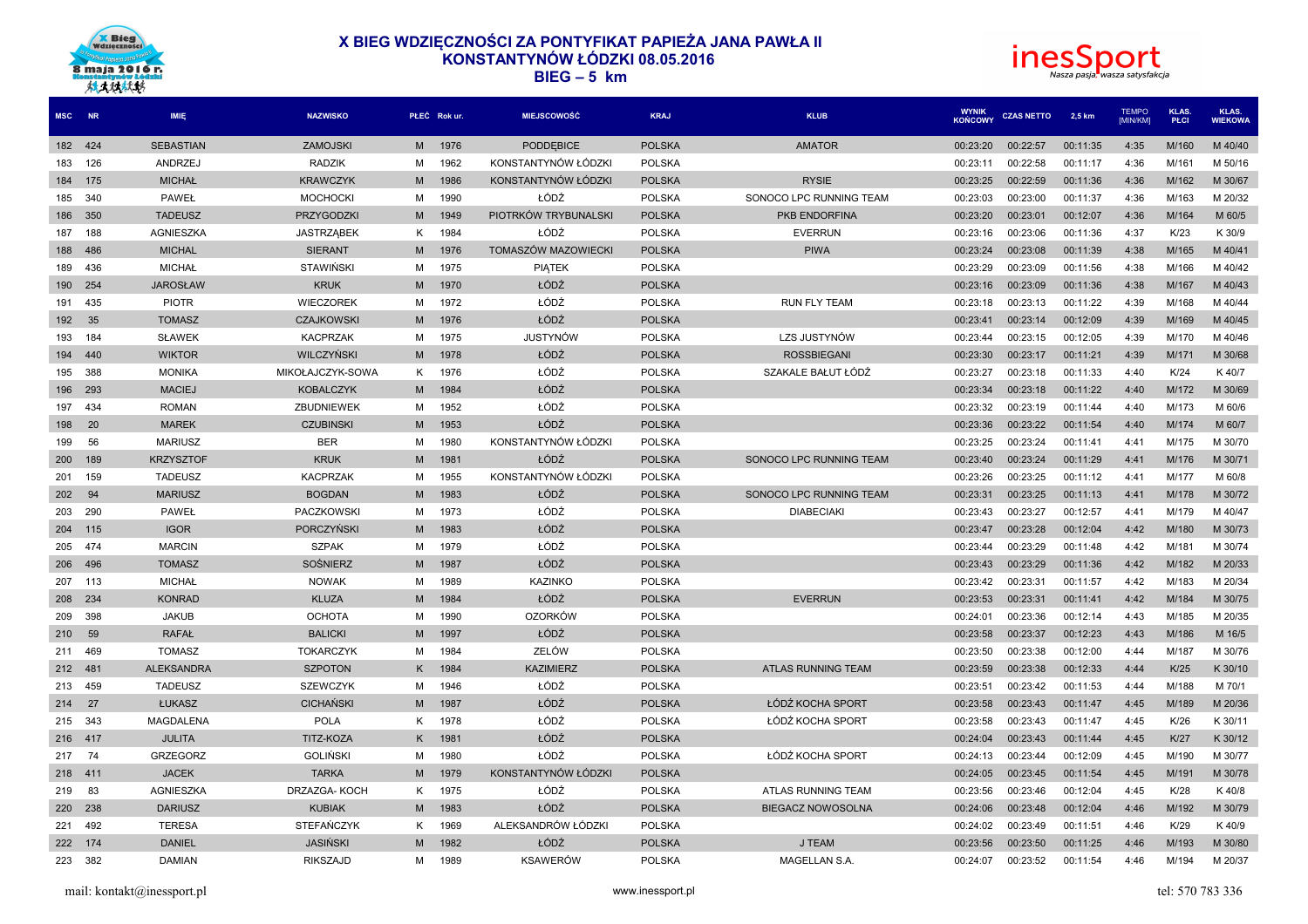



| MSC NR  |         | <b>IMIE</b>      | <b>NAZWISKO</b>        |    | PŁEĆ Rok ur. | <b>MIEJSCOWOŚĆ</b>         | <b>KRAJ</b>   | <b>KLUB</b>               | <b>WYNIK</b><br><b>KOŃCOWY</b> | <b>CZAS NETTO</b> | 2,5 km   | <b>TEMPO</b><br>[MIN/KM] | <b>KLAS</b><br>PŁCI | KLAS.<br><b>WIEKOWA</b> |
|---------|---------|------------------|------------------------|----|--------------|----------------------------|---------------|---------------------------|--------------------------------|-------------------|----------|--------------------------|---------------------|-------------------------|
| 224 358 |         | <b>ANITA</b>     | <b>MAŁECKA</b>         | K. | 1988         | <b>SZCZERCÓW</b>           | <b>POLSKA</b> | TATE & LYLE ACTIVE TEAM   | 00:24:04                       | 00:23:54          | 00:11:43 | 4:47                     | K/30                | K 20/8                  |
| 225     | 390     | PAWEŁ            | <b>MALINOWSKI</b>      | м  | 1975         | SZCZAWIN DUŻY              | <b>POLSKA</b> |                           | 00:24:04                       | 00:23:54          | 00:11:46 | 4:47                     | M/195               | M 40/48                 |
| 226     | 354     | <b>PAWEŁ</b>     | <b>OLEJNICZAK</b>      | М  | 1987         | <b>ZGIERZ</b>              | <b>POLSKA</b> |                           | 00:24:17                       | 00:23:55          | 00:12:53 | 4:47                     | M/196               | M 20/38                 |
| 227     | 162     | <b>LESZEK</b>    | <b>KURAS</b>           | М  | 1980         | ALEKSANDRÓW ŁÓDZKI         | <b>POLSKA</b> |                           | 00:24:08                       | 00:23:59          | 00:11:38 | 4:48                     | M/197               | M 30/81                 |
| 228     | 182     | <b>ADAM</b>      | <b>KUCHARSKI</b>       | M  | 1973         | <b>ZGIERZ</b>              | <b>POLSKA</b> |                           | 00:24:11                       | 00:24:00          | 00:12:01 | 4:48                     | M/198               | M 40/49                 |
| 229     | 228     | <b>MARCIN</b>    | <b>JARZABEK</b>        | м  | 1980         | TOMASZÓW MAZOWIECKI        | <b>POLSKA</b> |                           | 00:24:17                       | 00:24:01          | 00:12:02 | 4:48                     | M/199               | M 30/82                 |
| 230     | 65      | <b>PIOTR</b>     | GÓRALCZYK              | M  | 1973         | ŁÓDŹ                       | <b>POLSKA</b> | <b>GET RUN</b>            | 00:24:13                       | 00:24:02          | 00:11:57 | 4:48                     | M/200               | M 40/50                 |
| 231     | 317     | <b>RAFAŁ</b>     | PRZYBYSZ               | М  | 1950         | ŁÓDŹ                       | <b>POLSKA</b> |                           | 00:24:05                       | 00:24:03          | 00:11:33 | 4:49                     | M/201               | M 60/9                  |
| 232     | 292     | <b>DOMINIK</b>   | <b>PLACEK</b>          | M  | 1982         | ŁÓDŹ                       | <b>POLSKA</b> | <b>UMED IT</b>            | 00:24:14                       | 00:24:04          | 00:11:50 | 4:49                     | M/202               | M 30/83                 |
| 233     | 310     | ARKADIUSZ        | <b>PUPAR</b>           | M  | 1974         | ŁÓDŹ                       | <b>POLSKA</b> | SONOCO LPC RUNNING TEAM   | 00:24:14                       | 00:24:04          | 00:12:04 | 4:49                     | M/203               | M 40/51                 |
| 234     | 266     | <b>PAULINA</b>   | <b>CHMIEL</b>          | K  | 1985         | ŁÓDŹ                       | <b>POLSKA</b> | <b>SALUS</b>              | 00:24:30                       | 00:24:05          | 00:12:14 | 4:49                     | K/31                | K 30/13                 |
| 235     | 192     | DANIEL           | <b>ŁAPOSEK</b>         | м  | 1996         | ŁÓDŹ                       | <b>POLSKA</b> | JBŻ                       | 00:24:19                       | 00:24:06          | 00:12:19 | 4:49                     | M/204               | M 20/39                 |
| 236     | 484     | <b>PAWEL</b>     | <b>SZCZURTEK</b>       | M  | 1977         | <b>TOMASZOW MAZOWIECKI</b> | <b>POLSKA</b> | <b>AMATOR</b>             | 00:24:20                       | 00:24:06          | 00:12:11 | 4:49                     | M/205               | M 30/84                 |
| 237     | 66      | <b>KRZYSZTOF</b> | COLONNA-WALEWSKI       | м  | 1985         | <b>RABIEN</b>              | <b>POLSKA</b> | ŁÓDŹ RUNNING TEAM         | 00:24:27                       | 00:24:07          | 00:12:16 | 4:49                     | M/206               | M 30/85                 |
| 238     | 291     | <b>PIOTR</b>     | <b>PAPUZIŃSKI</b>      | M  | 1984         | ŁÓDŹ                       | <b>POLSKA</b> | <b>ATLAS RUNNING TEAM</b> | 00:24:31                       | 00:24:07          | 00:12:25 | 4:49                     | M/207               | M 30/86                 |
| 239     | 18      | PRZEMYSŁAW       | <b>DOMANSKI</b>        | M  | 1970         | ŁÓDŹ                       | <b>POLSKA</b> |                           | 00:24:27                       | 00:24:16          | 00:11:34 | 4:51                     | M/208               | M 40/52                 |
| 240     | 101     | <b>SYLWIA</b>    | <b>BRATKOWSKA</b>      | K. | 1969         | <b>KONSTANTYNÓW</b>        | <b>POLSKA</b> |                           | 00:24:26                       | 00:24:18          | 00:12:01 | 4:52                     | K/32                | K40/10                  |
| 241     | 33      | <b>MICHAŁ</b>    | <b>KLEKOWSKI</b>       | M  | 1977         | KONSTANTYNÓW ŁÓDZKI        | <b>POLSKA</b> |                           | 00:24:48                       | 00:24:18          | 00:12:12 | 4:52                     | M/209               | M 30/87                 |
| 242 315 |         | <b>MICHAŁ</b>    | <b>RAJCZAK</b>         | M  | 1986         | ŁÓDŹ                       | <b>POLSKA</b> |                           | 00:24:38                       | 00:24:21          | 00:12:02 | 4:52                     | M/210               | M 30/88                 |
| 243     | 453     | <b>ADAM</b>      | SARZYŃSKI              | м  | 1973         | ŁÓDŹ                       | <b>POLSKA</b> | SONOCO LPC RUNNING TEAM   | 00:24:50                       | 00:24:24          | 00:13:09 | 4:53                     | M/211               | M 40/53                 |
| 244     | 68      | <b>ANNA</b>      | <b>BARTOSIK</b>        | K. | 1986         | <b>DOBRA</b>               | <b>POLSKA</b> | <b>ATLAS RUNNING TEAM</b> | 00:24:43                       | 00:24:26          | 00:12:13 | 4:53                     | K/33                | K 30/14                 |
| 245     | 384     | EWA              | <b>WONKO</b>           | ĸ. | 1986         | ŁÓDŹ                       | <b>POLSKA</b> |                           | 00:24:49                       | 00:24:29          | 00:12:29 | 4:54                     | K/34                | K 30/15                 |
| 246     | 114     | <b>JUSTYNA</b>   | <b>RADWAŃSKA</b>       | Κ  | 1983         | ŁÓDŹ                       | <b>POLSKA</b> | ATAS RUNNING TEAM         | 00:24:45                       | 00:24:34          | 00:11:56 | 4:55                     | K/35                | K 30/16                 |
| 247     | 80      | <b>ADAM</b>      | <b>AŁASZEWSKI</b>      | М  | 1973         | ŁÓDŹ                       | <b>POLSKA</b> |                           | 00:24:43                       | 00:24:34          | 00:11:51 | 4:55                     | M/212               | M 40/54                 |
| 248     | 378     | ŁUKASZ           | <b>SMOLAREK</b>        | M  | 1984         | ALEKSANDRÓW ŁÓDZKI         | <b>POLSKA</b> |                           | 00:24:58                       | 00:24:38          | 00:12:32 | 4:56                     | M/213               | M 30/89                 |
| 249     | 347     | <b>MARIUSZ</b>   | <b>POPŁAWSKI</b>       | M  | 1979         | ŁÓDŹ                       | <b>POLSKA</b> |                           | 00:24:54                       | 00:24:42          | 00:11:58 | 4:56                     | M/214               | M 30/90                 |
| 250     | 155     | <b>AGNIESZKA</b> | <b>KOŹBA</b>           | Κ  | 1980         | ŁÓDŹ                       | <b>POLSKA</b> | <b>EVERRUN</b>            | 00:24:59                       | 00:24:43          | 00:12:18 | 4:57                     | K/36                | K 30/17                 |
| 251     | 439     | <b>WOJTEK</b>    | <b>STEFAŃSKI</b>       | м  | 1987         | <b>PABIANICE</b>           | <b>POLSKA</b> |                           | 00:25:00                       | 00:24:43          | 00:12:18 | 4:57                     | M/215               | M 20/40                 |
| 252     | 450     | <b>AGNIESZKA</b> | <b><i>ŚREDNIAK</i></b> | ĸ  | 1978         | ŁÓDŹ                       | <b>POLSKA</b> | <b>RYSIOTEAM</b>          | 00:25:00                       | 00:24:45          | 00:12:22 | 4:57                     | K/37                | K 30/18                 |
| 253     | 357     | <b>STANISŁAW</b> | <b>OSIŃSKI</b>         | м  | 1961         | ŁÓDŹ                       | <b>POLSKA</b> |                           | 00:25:04                       | 00:24:54          | 00:12:32 | 4:59                     | M/216               | M 50/17                 |
| 254     | 151     | <b>PATRYCJA</b>  | <b>KRUK</b>            | K. | 1985         | ŁÓDŹ                       | <b>POLSKA</b> | <b>RYSIOTEAM</b>          | 00:25:05                       | 00:24:54          | 00:12:22 | 4:59                     | K/38                | K 30/19                 |
| 255     | 223     | <b>MONIKA</b>    | <b>JAWORSKA</b>        | ĸ. | 1981         | FLORENTYNÓW                | <b>POLSKA</b> |                           | 00:25:02                       | 00:24:55          | 00:12:13 | 4:59                     | K/39                | K 30/20                 |
| 256     | 58      | <b>JACEK</b>     | <b>BALICKI</b>         | M  | 1963         | ŁÓDŹ                       | <b>POLSKA</b> | <b>BIEGACZ NOWOSOLNA</b>  | 00:25:16                       | 00:24:55          | 00:12:38 | 4:59                     | M/217               | M 50/18                 |
| 257     | 23      | <b>CEZARY</b>    | IMIŃSKI                | М  | 1968         | ZGIERZ                     | <b>POLSKA</b> |                           | 00:25:02                       | 00:24:56          | 00:12:13 | 4:59                     | M/218               | M 40/55                 |
| 258     | 116     | <b>PAULINA</b>   | <b>TRZEWIKOWSKA</b>    | Κ  | 1983         | ŁÓDŹ                       | <b>POLSKA</b> |                           | 00:25:04                       | 00:24:59          | 00:12:15 | 4:60                     | K/40                | K 30/21                 |
| 259     | 170     | <b>EWELINA</b>   | <b>KŁOS</b>            | ĸ. | 1986         | <b>BUCZEK</b>              | <b>POLSKA</b> | BIEGING TEAM ZELÓW        | 00:25:10                       | 00:25:03          | 00:12:15 | 5:01                     | K/41                | K 30/22                 |
| 260     | 171     | <b>FILIP</b>     | <b>KŁOS</b>            | М  | 1986         | <b>BUCZEK</b>              | <b>POLSKA</b> |                           | 00:25:10                       | 00:25:04          | 00:12:06 | 5:01                     | M/219               | M 30/91                 |
| 261     | 246     | <b>MACIEJ</b>    | KULESZA                | м  | 1977         | ŁÓDŹ                       | <b>POLSKA</b> | <b>MAXIMUS</b>            | 00:25:23                       | 00:25:05          | 00:12:51 | 5:01                     | M/220               | M 30/92                 |
| 262     | 247     | <b>SYLWIA</b>    | <b>KULESZA</b>         | ĸ  | 1980         | ŁÓDŹ                       | <b>POLSKA</b> | <b>MBANK</b>              | 00:25:23                       | 00:25:05          | 00:12:50 | 5:01                     | K/42                | K 30/23                 |
| 263     | 397     | ŁUKASZ           | <b>OCHOTA</b>          | M  | 1990         | <b>OZORKÓW</b>             | <b>POLSKA</b> |                           | 00:25:29                       | 00:25:05          | 00:12:37 | 5:01                     | M/221               | M 20/41                 |
| 264     | 265     | <b>ADRIAN</b>    | <b>PACZES</b>          | М  | 1996         | <b>KONSTANTYNOW</b>        | <b>POLSKA</b> |                           | 00:25:14                       | 00:25:05          | 00:12:24 | 5:01                     | M/222               | M 20/42                 |
|         | 265 419 | ŁUKASZ           | <b>SZYBKA</b>          | м  | 1986         | ŁÓDŹ                       | <b>POLSKA</b> | <b>MOBICA</b>             | 00:25:31                       | 00:25:06          | 00:12:57 | 5:01                     | M/223               | M 30/93                 |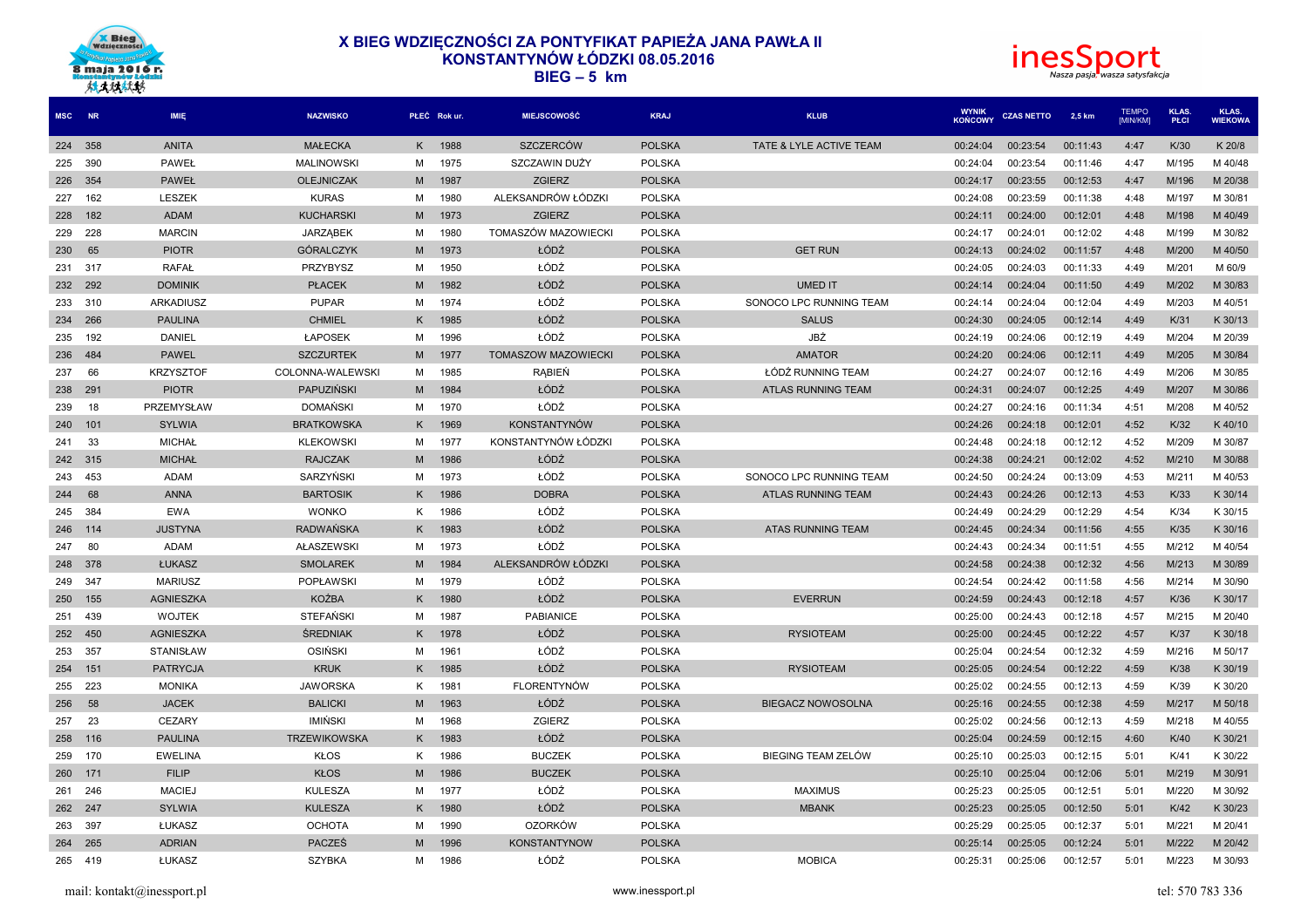



| MSC NR  |                | IMIE                     | <b>NAZWISKO</b>     |    | PŁEĆ Rok ur. | <b>MIEJSCOWOŚĆ</b>  | <b>KRAJ</b>   | <b>KLUB</b>                    | <b>WYNIK</b><br><b>KOŃCOWY</b> | <b>CZAS NETTO</b> | 2,5 km   | <b>TEMPO</b><br>[MIN/KM] | <b>KLAS</b><br>PŁCI | KLAS.<br><b>WIEKOWA</b> |
|---------|----------------|--------------------------|---------------------|----|--------------|---------------------|---------------|--------------------------------|--------------------------------|-------------------|----------|--------------------------|---------------------|-------------------------|
| 266 418 |                | <b>WOJCIECH</b>          | <b>SZYBKA</b>       | M  | 1957         | ŁÓDŹ                | <b>POLSKA</b> | <b>KRWINKA</b>                 | 00:25:36                       | 00:25:08          | 00:12:59 | 5:02                     | M/224               | M 50/19                 |
| 267     | 85             | PATRYCJA                 | <b>BEDNAREK</b>     | K. | 1987         | <b>PABIANICE</b>    | <b>POLSKA</b> | <b>RUN&amp;SMILE PABIANICE</b> | 00:25:41                       | 00:25:10          | 00:13:11 | 5:02                     | K/43                | K 20/9                  |
| 268     | 98             | <b>EWA</b>               | <b>HAJZER</b>       | Κ  | 1986         | ŁÓDŹ                | <b>POLSKA</b> | <b>RYSIE / EVERRUN</b>         | 00:25:32                       | 00:25:12          | 00:12:39 | 5:02                     | K/44                | K 30/24                 |
| 269     | 41             | <b>BARTOSZ</b>           | <b>DZIEMIDOWICZ</b> | м  | 1988         | ŁÓDŹ                | <b>POLSKA</b> |                                | 00:25:25                       | 00:25:12          | 00:12:36 | 5:02                     | M/225               | M 20/43                 |
| 270     | $\overline{3}$ | DARIUSZ ANDERWALD        | <b>ANDERWALD</b>    | M  | 1967         | <b>PORSZEWICE</b>   | <b>POLSKA</b> | KLUB BIEGAJĄCYCH ORNITOLOGÓW   | 00:25:37                       | 00:25:14          | 00:13:05 | 5:03                     | M/226               | M 40/56                 |
| 271     | 270            | <b>JACEK</b>             | <b>GRAMS</b>        | М  | 1973         | ŁÓDŹ                | <b>POLSKA</b> |                                | 00:25:28                       | 00:25:17          | 00:12:35 | 5:03                     | M/227               | M 40/57                 |
| 272     | 191            | <b>KATARZYNA</b>         | <b>KWESTARZ</b>     | K. | 1995         | ŁÓDŹ                | <b>POLSKA</b> |                                | 00:25:26                       | 00:25:18          | 00:12:32 | 5:04                     | K/45                | K 20/10                 |
| 273     | - 7            | <b>JACEK</b>             | <b>CIEŚLIK</b>      | M  | 1975         | ŁÓDŹ                | <b>POLSKA</b> |                                | 00:25:31                       | 00:25:20          | 00:12:37 | 5:04                     | M/228               | M 40/58                 |
| 274     | 359            | <b>JOANNA</b>            | <b>PAWLAK</b>       | K. | 1980         | ŁÓDŹ                | <b>POLSKA</b> |                                | 00:25:39                       | 00:25:21          | 00:13:31 | 5:04                     | K/46                | K 30/25                 |
| 275     | 119            | <b>KLAUDIA</b>           | <b>KOBUS</b>        | K. | 1992         | ŁÓDŹ                | <b>POLSKA</b> | <b>SZAKALE BAŁUT</b>           | 00:25:38                       | 00:25:22          | 00:12:59 | 5:04                     | K/47                | K 20/11                 |
| 276     | 168            | <b>LIDIA</b>             | <b>JUCHA</b>        | K. | 1972         | ŁÓDŹ                | <b>POLSKA</b> | RYSIOTEAM/PARKRUN ŁÓDŹ         | 00:25:38                       | 00:25:23          | 00:12:51 | 5:05                     | K/48                | K40/11                  |
| 277     | 16             | WALDEMAR                 | <b>BOJARCZUK</b>    | М  | 1956         | TOMASZÓW MAZOWIECKI | <b>POLSKA</b> | TIME4RUNNING                   | 00:25:42                       | 00:25:24          | 00:13:04 | 5:05                     | M/229               | M 60/10                 |
| 278     | 348            | <b>JUSTYNA</b>           | PASTWIŃSKA          | Κ  | 1989         | ŁÓDŹ                | <b>POLSKA</b> |                                | 00:25:50                       | 00:25:24          | 00:12:59 | 5:05                     | K/49                | K 20/12                 |
| 279     | 163            | <b>MAGDA</b>             | <b>LIS</b>          | K. | 1991         | KONSTANTYNÓW ŁÓDZKI | <b>POLSKA</b> |                                | 00:25:34                       | 00:25:25          | 00:12:24 | 5:05                     | K/50                | K 20/13                 |
| 280     | 289            | <b>ALEKSANDRA</b>        | <b>PARUSZEWSKA</b>  | K. | 1978         | KONSTANTYNÓW ŁÓDZKI | <b>POLSKA</b> | <b>KITA TEAM</b>               | 00:25:44                       | 00:25:26          | 00:12:52 | 5:05                     | K/51                | K 30/26                 |
| 281     | 87             | <b>DAMIAN</b>            | <b>CZARNECKI</b>    | M  | 1992         | <b>PABIANICE</b>    | <b>POLSKA</b> |                                | 00:25:54                       | 00:25:26          | 00:13:08 | 5:05                     | M/230               | M 20/44                 |
| 282     | 100            | <b>AGATA</b>             | <b>ANDRZEJEWSKA</b> | K. | 1979         | ŁÓDŹ                | <b>POLSKA</b> | <b>AMBITNE TYGRYSICE</b>       | 00:25:45                       | 00:25:29          | 00:12:58 | 5:06                     | K/52                | K 30/27                 |
| 283     | 306            | SYLWIA                   | PASTUSZKA           | K. | 1978         | ŁÓDŹ                | <b>POLSKA</b> | AMBITNE TYGRYSICE              | 00:25:47                       | 00:25:30          | 00:12:59 | 5:06                     | K/53                | K 30/28                 |
| 284     | 386            | <b>KAROLINA</b>          | <b>PAWLIK</b>       | K. | 1989         | ŁÓDŹ                | <b>POLSKA</b> |                                | 00:25:38                       | 00:25:33          | 00:12:32 | 5:07                     | K/54                | K 20/14                 |
| 285     | 375            | <b>MARTA</b>             | <b>RAWECKA</b>      | ĸ. | 1981         | ŁÓDŹ                | <b>POLSKA</b> | <b>RYSIE</b>                   | 00:25:57                       | 00:25:33          | 00:12:58 | 5:07                     | K/55                | K 30/29                 |
| 286 314 |                | <b>NATALIA</b>           | <b>RAJCZAK</b>      | K. | 1985         | ŁÓDŹ                | <b>POLSKA</b> |                                | 00:25:52                       | 00:25:35          | 00:12:41 | 5:07                     | K/56                | K 30/30                 |
| 287     | 472            | <b>ROBERT</b>            | <b>SZKUDLAREK</b>   | М  | 1967         | PABIANICE           | <b>POLSKA</b> | <b>TATA I AGATA</b>            | 00:25:47                       | 00:25:35          | 00:12:55 | 5:07                     | M/231               | M 40/59                 |
| 288     | 473            | <b>AGATA</b>             | <b>SZKUDLAREK</b>   | K. | 1999         | <b>PABIANICE</b>    | <b>POLSKA</b> | <b>TATA I AGATA</b>            | 00:25:48                       | 00:25:36          | 00:12:25 | 5:07                     | K/57                | K 16/2                  |
| 289     | 84             | PRZEMYSŁAW               | <b>CIEKAŃSKI</b>    | м  | 1989         | PAWLIKOWICE         | <b>POLSKA</b> |                                | 00:25:52                       | 00:25:37          | 00:12:34 | 5:07                     | M/232               | M 20/45                 |
| 290     | 499            | <b>SYLWIA</b>            | WYLAZLOWSKA         | K. | 1977         | ŁÓDŹ                | <b>POLSKA</b> | ŁÓDŹ RUNNING TEAM              | 00:25:43                       | 00:25:38          | 00:12:23 | 5:08                     | K/58                | K 30/31                 |
| 291     | 212            | AGNIESZKA                | KRUK-KAMIŃSKA       | K. | 1985         | ŁÓDŹ                | <b>POLSKA</b> |                                | 00:25:51                       | 00:25:38          | 00:12:40 | 5:08                     | K/59                | K 30/32                 |
| 292     | 128            | <b>JACEK</b>             | <b>PAPIERKOWSKI</b> | M  | 1962         | ŁÓDŹ                | <b>POLSKA</b> |                                | 00:26:01                       | 00:25:39          | 00:12:53 | 5:08                     | M/233               | M 50/20                 |
| 293     | 253            | <b>ALEKSANDRA</b>        | <b>KRUK</b>         | K. | 1974         | ŁÓDŹ                | <b>POLSKA</b> |                                | 00:26:00                       | 00:25:40          | 00:12:41 | 5:08                     | K/60                | K 40/12                 |
| 294     | 301            | <b>PAWEŁ</b>             | <b>LISIAK</b>       | M  | 1964         | ŁÓDŹ                | <b>POLSKA</b> |                                | 00:26:04                       | 00:25:40          | 00:12:50 | 5:08                     | M/234               | M 50/21                 |
| 295     | 106            | <b>JACEK</b>             | <b>KOZIARSKI</b>    | M  | 1970         | ŁÓDŹ                | <b>POLSKA</b> |                                | 00:26:02                       | 00:25:40          | 00:12:50 | 5:08                     | M/235               | M 40/60                 |
| 296     | 241            | <b>PIOTR</b>             | <b>KOLASA</b>       | M  | 1987         | ŁÓDŹ                | <b>POLSKA</b> |                                | 00:25:54                       | 00:25:41          | 00:13:19 | 5:08                     | M/236               | M 20/46                 |
| 297     | 47             | <b>BEATA</b>             | DEMBIŃSKA           | K  | 1975         | ŁÓDŹ                | <b>POLSKA</b> | AMBITNE TYGRYSICE              | 00:25:59                       | 00:25:43          | 00:12:58 | 5:09                     | K/61                | K40/13                  |
| 298     | 457            | <b>MAGDALENA</b>         | <b>SIKORA</b>       | K. | 1998         | ŁÓDŹ                | <b>POLSKA</b> |                                | 00:26:22                       | 00:25:48          | 00:13:09 | 5:10                     | K/62                | K 16/3                  |
| 299     | 160            | <b>MICHAŁ</b>            | <b>LIPIEJKO</b>     | м  | 1990         | ŁÓDŹ                | <b>POLSKA</b> |                                | 00:26:06                       | 00:25:52          | 00:12:27 | 5:10                     | M/237               | M 20/47                 |
| 300     | 61             | <b>SYLWIA</b>            | <b>DYRKACZ</b>      | K. | 1980         | ŁÓDŹ                | <b>POLSKA</b> |                                | 00:26:10                       | 00:25:54          | 00:12:50 | 5:11                     | K/63                | K 30/33                 |
| 301     | 39             | <b>WOJTEK</b>            | PUCZYŃSKI           | M  | 1977         | KONSTANTYNÓW ŁÓDZKI | <b>POLSKA</b> |                                | 00:26:24                       | 00:25:55          | 00:13:05 | 5:11                     | M/238               | M 30/94                 |
| 302     | 409            | <b>MARIAN WŁODARCZYK</b> | WŁODARCZYK          | M  | 1958         | SKARŻYSKO KAMIENNA  | <b>POLSKA</b> |                                | 00:25:57                       | 00:25:56          | 00:12:36 | 5:11                     | M/239               | M 50/22                 |
| 303     | 256            | <b>ANNA</b>              | <b>CZEKALAK</b>     | K. | 1984         | STARE KRASNODEBY    | <b>POLSKA</b> |                                | 00:26:06                       | 00:25:56          | 00:13:11 | 5:11                     | K/64                | K 30/34                 |
| 304     | 6              | ŁUKASZ                   | <b>BALCER</b>       | M  | 1973         | ŁÓDŹ                | <b>POLSKA</b> | <b>RYSIOTEAM</b>               | 00:26:30                       | 00:26:01          | 00:13:11 | 5:12                     | M/240               | M 40/61                 |
| 305     | 167            | <b>KATARZYNA</b>         | <b>KUBIAK</b>       | K. | 1987         | ŁÓDŹ                | <b>POLSKA</b> | SONOCO LPC RUNNING TEAM        | 00:26:29                       | 00:26:04          | 00:13:19 | 5:13                     | K/65                | K 20/15                 |
| 306     | 353            | <b>PAULINA</b>           | <b>OLEJNICZAK</b>   | Κ  | 1989         | ŁÓDŹ                | <b>POLSKA</b> |                                | 00:26:29                       | 00:26:07          | 00:13:10 | 5:13                     | K/66                | K 20/16                 |
| 307     | 261            | <b>MAŁGORZATA</b>        | <b>GRUSZKA</b>      | K. | 1971         | ŁÓDŹ                | <b>POLSKA</b> | <b>RYSIE</b>                   | 00:26:36                       | 00:26:07          | 00:13:32 | 5:13                     | K/67                | K40/14                  |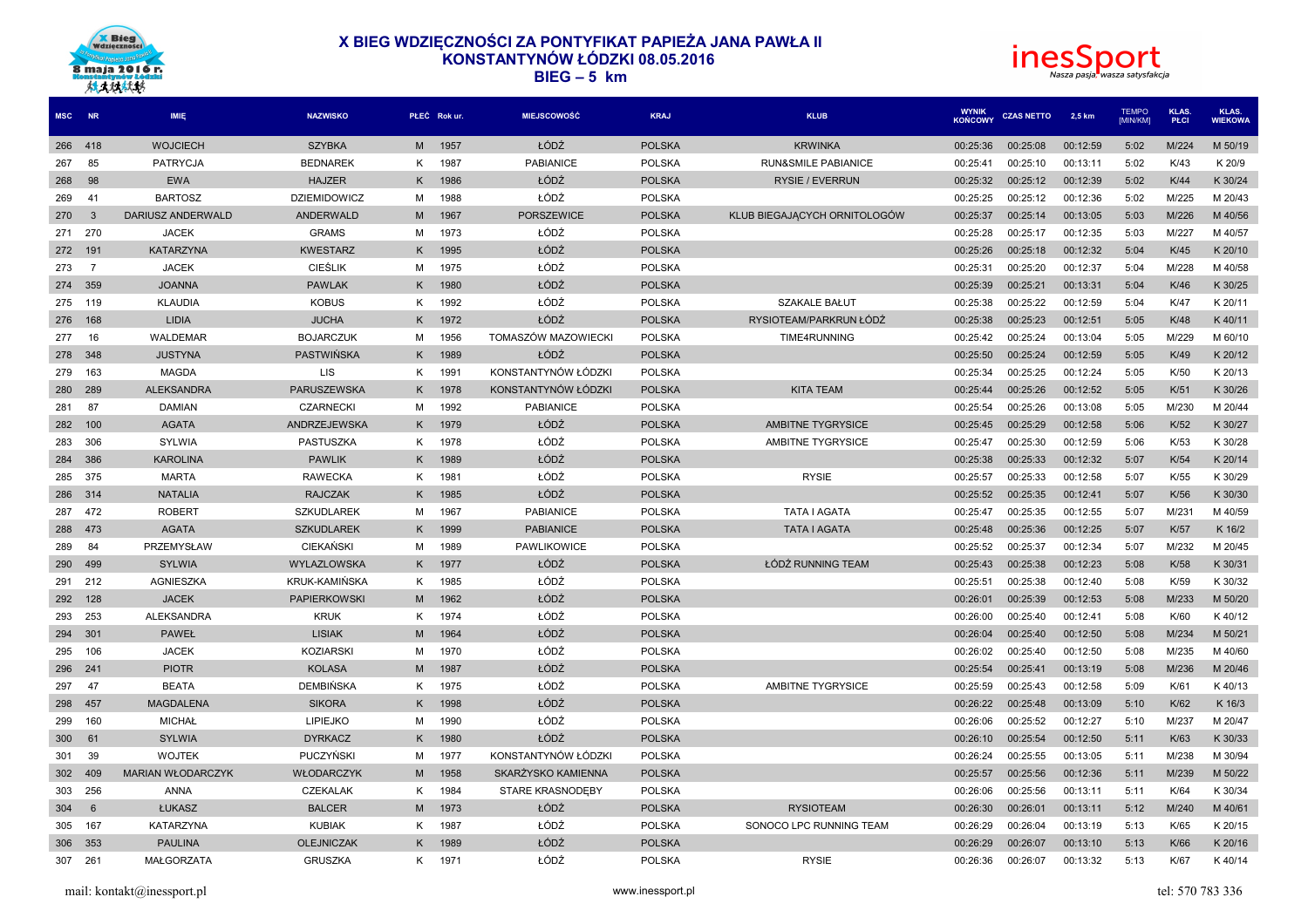



| MSC NR  |                | IMIE              | <b>NAZWISKO</b>       |    | PŁEĆ Rok ur. | <b>MIEJSCOWOŚĆ</b>       | <b>KRAJ</b>   | <b>KLUB</b>               | <b>WYNIK</b><br><b>KOŃCOWY</b> | <b>CZAS NETTO</b> | 2.5 km   | <b>TEMPO</b><br>[MIN/KM] | KLAS.<br>PŁCI | KLAS.<br><b>WIEKOWA</b> |
|---------|----------------|-------------------|-----------------------|----|--------------|--------------------------|---------------|---------------------------|--------------------------------|-------------------|----------|--------------------------|---------------|-------------------------|
| 308 377 |                | <b>MARCIN</b>     | <b>MACULEWICZ</b>     | M  | 1972         | <b>KIELCE</b>            | <b>POLSKA</b> | JP <sub>2</sub>           | 00:26:45                       | 00:26:07          | 00:13:56 | 5:13                     | M/241         | M 40/62                 |
| 309     | 28             | <b>MILENA</b>     | <b>CIEMIENIEWSKA</b>  | K  | 1982         | ŁÓDŹ                     | <b>POLSKA</b> | AKADEMIA JUDO ŁÓDŹ        | 00:30:00                       | 00:26:08          | 00:16:36 | 5:14                     | K/68          | K 30/35                 |
| 310     | 124            | <b>ZBIGNIEW</b>   | <b>OSTAFIN</b>        | M  | 1961         | <b>ZGIERZ</b>            | <b>POLSKA</b> | MPK ŁÓDŹ                  | 00:26:31                       | 00:26:10          | 00:12:20 | 5:14                     | M/242         | M 50/23                 |
| 311     | 235            | <b>PIOTR</b>      | <b>JAROSIK</b>        | М  | 1986         | ZGIERZ                   | <b>POLSKA</b> |                           | 00:26:34                       | 00:26:11          | 00:12:47 | 5:14                     | M/243         | M 30/95                 |
| 312     | $\overline{4}$ | <b>PAWEŁ</b>      | <b>SOBCZYNSKI</b>     | M  | 1971         | ŁÓDŹ                     | <b>POLSKA</b> |                           | 00:26:35                       | 00:26:12          | 00:13:14 | 5:14                     | M/244         | M 40/63                 |
| 313     | 402            | <b>NORBERT</b>    | <b>ŚMIGIELSKI</b>     | M  | 1978         | KONSTANTYNÓW ŁÓDZKI      | <b>POLSKA</b> |                           | 00:26:34                       | 00:26:15          | 00:12:47 | 5:15                     | M/245         | M 30/96                 |
| 314     | 328            | <b>KAZIMIERZ</b>  | <b>MAKOWSKI</b>       | M  | 1952         | <b>KSAWERÓW</b>          | <b>POLSKA</b> |                           | 00:26:19                       | 00:26:15          | 00:12:42 | 5:15                     | M/246         | M 60/11                 |
| 315     | 305            | <b>DAREK</b>      | <b>REMBLEWSKI</b>     | м  | 1960         | ŁÓDŹ                     | <b>POLSKA</b> |                           | 00:26:37                       | 00:26:19          | 00:13:22 | 5:16                     | M/247         | M 50/24                 |
| 316     | 304            | <b>OLA</b>        | <b>MAJCHRZAK</b>      | K  | 1986         | KONSTANTYNÓW ŁÓDZKI      | <b>POLSKA</b> |                           | 00:26:37                       | 00:26:19          | 00:13:22 | 5:16                     | K/69          | K 30/36                 |
| 317     | 392            | MATEUSZ           | NALEWAJKO             | М  | 1984         | ŁÓDŹ                     | <b>POLSKA</b> |                           | 00:26:42                       | 00:26:20          | 00:13:39 | 5:16                     | M/248         | M 30/97                 |
| 318     | 239            | <b>TOMASZ</b>     | ŁASKI                 | M  | 1981         | ŁÓDŹ                     | <b>POLSKA</b> | ŁASKI TEAM                | 00:26:39                       | 00:26:21          | 00:12:50 | 5:16                     | M/249         | M 30/98                 |
| 319     | 303            | ANNA              | <b>REDZIKOWSKA</b>    | Κ  | 1983         | KONSTANTYNÓW ŁÓDZKI      | <b>POLSKA</b> | ATLAS RUNNING TEAM        | 00:26:48                       | 00:26:25          | 00:13:48 | 5:17                     | K/70          | K 30/37                 |
| 320     | 313            | <b>DOMINIK</b>    | <b>PIASECKI</b>       | M  | 1980         | <b>KUTNO</b>             | <b>POLSKA</b> |                           | 00:26:33                       | 00:26:26          | 00:12:35 | 5:17                     | M/250         | M 30/99                 |
| 321     | 448            | <b>MACIEJ</b>     | <b>SUSKI</b>          | м  | 1962         | ŁÓDŹ                     | <b>POLSKA</b> | ŁÓDŹ RUNNING TEAM         | 00:26:42                       | 00:26:27          | 00:12:59 | 5:17                     | M/25'         | M 50/25                 |
| 322     | $\mathbf{1}$   | <b>MAŁGORZATA</b> | <b>FRANKENBERG</b>    | K  | 1955         | ŁÓDŹ                     | <b>POLSKA</b> | <b>BIEGACZ NOWOSOLNA</b>  | 00:26:53                       | 00:26:34          | 00:12:50 | 5:19                     | K/71          | K 60/1                  |
| 323     | 177            | <b>KRZYSZTOF</b>  | <b>KACZMARKIEWICZ</b> | M  | 1961         | ŁÓDŹ                     | <b>POLSKA</b> | <b>ITAKA</b>              | 00:26:46                       | 00:26:37          | 00:12:57 | 5:19                     | M/252         | M 50/26                 |
| 324     | 437            | <b>KAROLINA</b>   | <b>ULATOWSKA</b>      | K  | 1998         | ŁAZIN                    | <b>POLSKA</b> | <b>ZSMR PIATEK</b>        | 00:27:02                       | 00:26:42          | 00:12:53 | 5:20                     | K/72          | K 16/4                  |
| 325     | 46             | <b>MAREK</b>      | <b>BIGOSZEWSKI</b>    | М  | 1977         | ŁÓDŹ                     | <b>POLSKA</b> | NIEZRZESZONY              | 00:26:46                       | 00:26:46          | 00:12:55 | 5:21                     | M/253         | M 30/100                |
| 326     | 90             | <b>AGNIESZKA</b>  | <b>GRABKOWSKA</b>     | K  | 1988         | ALEKSANDRÓW ŁÓDZKI       | <b>POLSKA</b> |                           | 00:27:10                       | 00:26:49          | 00:13:36 | 5:22                     | K/73          | K 20/17                 |
| 327     | 206            | <b>JOANNA</b>     | <b>JACHNIK</b>        | K  | 1994         | KOŁO                     | <b>POLSKA</b> |                           | 00:27:12                       | 00:26:49          | 00:13:17 | 5:22                     | K/74          | K 20/18                 |
| 328     | 17             | <b>ANNA</b>       | <b>EDYK</b>           | K. | 1964         | TOMASZÓW MAZOWIECKI      | <b>POLSKA</b> |                           | 00:27:09                       | 00:26:51          | 00:13:27 | 5:22                     | K/75          | K 50/1                  |
| 329     | 367            | <b>ANNA</b>       | MOSTOWA-MAŁECKA       | K  | 1962         | ŁÓDŹ                     | <b>POLSKA</b> |                           | 00:27:16                       | 00:26:52          | 00:13:35 | 5:22                     | K/76          | K 50/2                  |
| 330     | 332            | <b>JULIA</b>      | <b>OCHAL</b>          | K  | 1999         | <b>PABIANICE</b>         | <b>POLSKA</b> |                           | 00:27:06                       | 00:26:57          | 00:12:25 | 5:23                     | <b>K/77</b>   | K 16/5                  |
| 331     | 53             | <b>TOMASZ</b>     | <b>DENUSZEK</b>       | М  | 1959         | PABIANICE                | <b>POLSKA</b> |                           | 00:26:57                       | 00:26:57          | 00:13:01 | 5:23                     | M/254         | M 50/27                 |
| 332     | 204            | <b>SZYMON</b>     | <b>KULCZYCKI</b>      | M  | 1982         | ŁÓDŹ                     | <b>POLSKA</b> | <b>ATLAS RUNNING TEAM</b> | 00:27:22                       | 00:26:57          | 00:13:50 | 5:23                     | M/255         | M 30/101                |
| 333     | 205            | ŁUKASZ            | <b>KULCZYCKI</b>      | м  | 1980         | ŁÓDŹ                     | <b>POLSKA</b> | ATLAS RUNNING TEAM        | 00:27:22                       | 00:26:58          | 00:13:50 | 5:24                     | M/256         | M 30/102                |
| 334     | 186            | <b>JAKUB</b>      | <b>KNISTOFT</b>       | M  | 1988         | ŁÓDŹ                     | <b>POLSKA</b> |                           | 00:27:27                       | 00:27:00          | 00:12:48 | 5:24                     | M/257         | M 20/48                 |
| 335     | 48             | <b>NORBERT</b>    | <b>CICHOSZ</b>        | м  | 1986         | ŁÓDŹ                     | <b>POLSKA</b> |                           | 00:27:23                       | 00:27:02          | 00:12:51 | 5:24                     | M/258         | M 30/103                |
| 336     | 172            | <b>WITOLD</b>     | <b>JUSZCZAK</b>       | M  | 1976         | KONSTATYNÓW ŁÓDZKI       | <b>POLSKA</b> |                           | 00:27:31                       | 00:27:04          | 00:14:00 | 5:25                     | M/259         | M 40/64                 |
| 337     | 10             | <b>KRZYSZTOF</b>  | CIEKAŃSKI             | M  | 1974         | KOLONIA WOLA ZARADZYŃSKA | <b>POLSKA</b> | 1 DYWIZJON LOTNICZY       | 00:27:23                       | 00:27:09          | 00:13:39 | 5:26                     | M/260         | M 40/65                 |
| 338     | 104            | <b>MICHAŁ</b>     | <b>KAPINSKI</b>       | M  | 1981         | ŁÓDŹ                     | <b>POLSKA</b> |                           | 00:27:32                       | 00:27:10          | 00:14:28 | 5:26                     | M/261         | M 30/104                |
| 339     | 480            | <b>NATALIA</b>    | ZARZECZNA             | K  | 1990         | KONSTANTYNÓW ŁÓDZKI      | <b>POLSKA</b> |                           | 00:27:27                       | 00:27:11          | 00:12:06 | 5:26                     | <b>K/78</b>   | K 20/19                 |
| 340     | 468            | <b>TOMASZ</b>     | ŚWIESZCZAK            | M  | 1985         | ŁASK                     | <b>POLSKA</b> |                           | 00:27:24                       | 00:27:11          | 00:12:56 | 5:26                     | M/262         | M 30/105                |
| 341     | 475            | MAGDALENA         | <b>SMURLIK</b>        | Κ  | 1988         | ŁÓDŹ                     | POLSKA        | ŁÓDŹ RUNNING TEAM         | 00:27:33                       | 00:27:12          | 00:13:36 | 5:26                     | K/79          | K 20/20                 |
| 342     | 64             | <b>BŁAŻEJ</b>     | <b>BISKUPSKI</b>      | M  | 1971         | ŁÓDŹ                     | <b>POLSKA</b> | ŁÓDŹ RUNNING TEAM         | 00:27:32                       | 00:27:18          | 00:13:37 | 5:28                     | M/263         | M 40/66                 |
| 343     | 455            | ŁUKASZ            | <b>STANO</b>          | М  | 1988         | PABIANICE                | <b>POLSKA</b> |                           | 00:27:25                       | 00:27:18          | 00:13:38 | 5:28                     | M/264         | M 20/49                 |
| 344     | 302            | <b>ANNA</b>       | <b>POGOCKA</b>        | K  | 1981         | <b>WIKTORÓW</b>          | <b>POLSKA</b> |                           | 00:27:36                       | 00:27:25          | 00:13:37 | 5:29                     | K/80          | K 30/38                 |
| 345     | 194            | ADAM              | PRZYBYŁ               | М  | 1976         | LODZ                     | <b>POLSKA</b> | <b>GEERS TEAM</b>         | 00:27:41                       | 00:27:26          | 00:13:49 | 5:29                     | M/265         | M 40/67                 |
| 346     | 391            | <b>TOMASZ</b>     | <b>MIZIOŁEK</b>       | M  | 1971         | ŁÓDŹ                     | <b>POLSKA</b> |                           | 00:27:58                       | 00:27:30          | 00:14:16 | 5:30                     | M/266         | M 40/68                 |
| 347     | 165            | ANDRZEJ           | <b>LESIAK</b>         | м  | 1954         | ŁÓDŹ                     | <b>POLSKA</b> | <b>RYSIOTEAM</b>          | 00:28:00                       | 00:27:31          | 00:14:19 | 5:30                     | M/267         | M 60/12                 |
| 348     | 420            | <b>TOMASZ</b>     | <b>SZYBKA</b>         | M  | 1989         | ŁÓDŹ                     | <b>POLSKA</b> | <b>MOBICA</b>             | <b>ITOM RUNN 00:28:00</b>      |                   | 00:27:31 | 00:14:46                 | 5:30          | M/268                   |
| 349     | 385            | <b>KATARZYNA</b>  | PORCZYŃSKA            | K. | 1982         | ŁÓDŹ                     | <b>POLSKA</b> |                           | 00:27:51                       | 00:27:32          | 00:12:30 | 5:30                     | K/81          | K 30/39                 |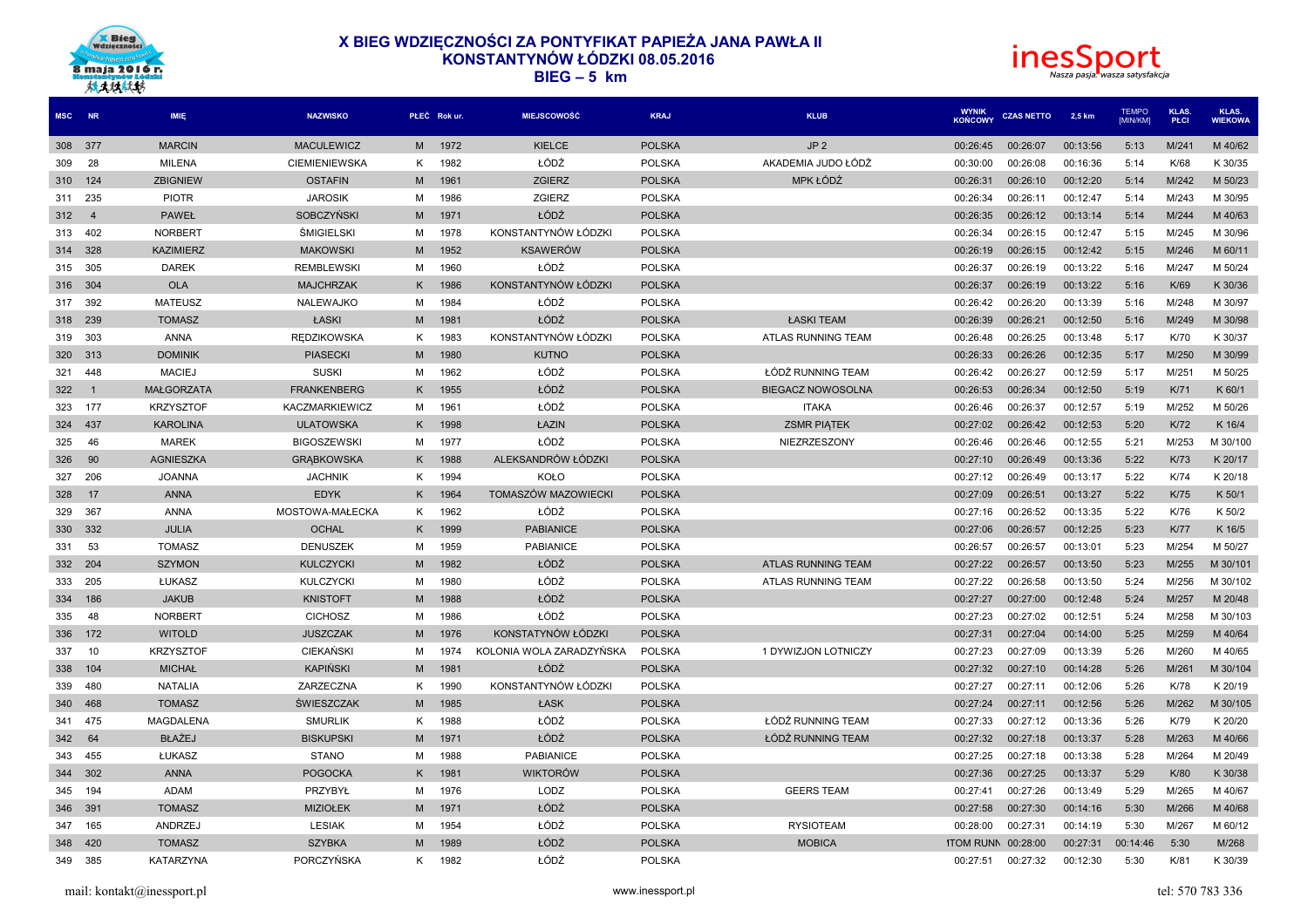



| MSC NR              | IMIE                 | <b>NAZWISKO</b>    |    | PŁEĆ Rok ur. | <b>MIEJSCOWOŚĆ</b>   | <b>KRAJ</b>   | <b>KLUB</b>                      | <b>WYNIK</b><br><b>KONCOWY</b> | <b>CZAS NETTO</b> | 2,5 km   | <b>TEMPO</b><br>[MIN/KM] | <b>KLAS.</b><br>PŁCI | KLAS.<br><b>WIEKOWA</b> |
|---------------------|----------------------|--------------------|----|--------------|----------------------|---------------|----------------------------------|--------------------------------|-------------------|----------|--------------------------|----------------------|-------------------------|
| 86<br>350           | <b>JAN</b>           | <b>BORAS</b>       | M  | 1986         | PIOTRKÓW TRYBUNALSKI | <b>POLSKA</b> |                                  | 00:28:04                       | 00:27:32          | 00:14:29 | 5:30                     | M/269                | M 30/106                |
| 164<br>351          | <b>ARTUR</b>         | <b>KAPUSTA</b>     | M  | 1974         | WODZIERADY           | <b>POLSKA</b> |                                  | 00:27:34                       | 00:27:33          | 00:12:51 | 5:31                     | M/270                | M 40/69                 |
| 352<br>401          | <b>ADRIAN</b>        | <b>OŻÓG</b>        | M  | 1977         | ŁÓDŻ                 | <b>POLSKA</b> |                                  | 00:27:51                       | 00:27:36          | 00:13:26 | 5:31                     | M/271                | M 30/107                |
| 207<br>353          | WŁODZIMIERZ          | <b>JACHNIK</b>     | M  | 1964         | KOŁO                 | <b>POLSKA</b> |                                  | 00:27:59                       | 00:27:36          | 00:13:28 | 5:31                     | M/272                | M 50/28                 |
| 354<br>445          | <b>MONIKA</b>        | <b>STACHURSKA</b>  | K. | 1970         | <b>DRUŻBICE</b>      | <b>POLSKA</b> |                                  | 00:27:56                       | 00:27:39          | 00:13:40 | 5:32                     | K/82                 | K 40/15                 |
| 482<br>355          | SABINA               | <b>SZMYTKE</b>     | K  | 1953         | <b>KONSTANTYNÓW</b>  | <b>POLSKA</b> | SZAKALE BAŁUT ŁÓDŹ               | 00:27:40                       | 00:27:39          | 00:13:16 | 5:32                     | K/83                 | K 60/2                  |
| 356<br>140          | <b>PAWEŁ</b>         | <b>MATCZAK</b>     | M  | 1982         | ŁÓDŹ                 | <b>POLSKA</b> | ATLAS RUNNING TEAM               | 00:28:07                       | 00:27:42          | 00:13:54 | 5:32                     | M/273                | M 30/108                |
| 357<br>91           | <b>KATARZYNA</b>     | CHRZĄSZCZ          | K. | 1991         | ŁÓDŹ                 | <b>POLSKA</b> | <b>NAUKA BIEGA</b>               | 00:28:04                       | 00:27:44          | 00:14:14 | 5:33                     | K/84                 | K 20/21                 |
| 358<br>196          | LENA                 | <b>KOWALSKA</b>    | Κ  | 1987         | ŁÓDŹ                 | <b>POLSKA</b> | ATLAS RUNNING TEAM               | 00:28:07                       | 00:27:44          | 00:13:54 | 5:33                     | K/85                 | K 20/22                 |
| 237<br>359          | <b>MONIKA</b>        | <b>KUBIAK</b>      | K. | 1990         | ŁÓDŹ                 | <b>POLSKA</b> |                                  | 00:28:07                       | 00:27:47          | 00:12:49 | 5:33                     | K/86                 | K 20/23                 |
| 360<br>395          | <b>OLA</b>           | <b>MOSZCZYNSKA</b> | K. | 1976         | ŁÓDŹ                 | <b>POLSKA</b> | <b>MBANK</b>                     | 00:28:13                       | 00:27:54          | 00:14:02 | 5:35                     | K/87                 | K40/16                  |
| 25<br>361           | <b>AGATA</b>         | <b>HOWANIEC</b>    | K  | 1989         | ŁÓDŹ                 | <b>POLSKA</b> | <b>KB ARTURÓWEK</b>              | 00:28:25                       | 00:28:03          | 00:14:10 | 5:37                     | K/88                 | K 20/24                 |
| 362<br>22           | <b>PIOTR</b>         | <b>BANASIAK</b>    | M  | 1966         | <b>OZORKÓW</b>       | <b>POLSKA</b> | KRZAL ADVENTURE TEAM             | 00:28:35                       | 00:28:03          | 00:14:52 | 5:37                     | M/274                | M 50/29                 |
| 76<br>363           | <b>MONIKA</b>        | <b>HETMANEK</b>    | K  | 1973         | <b>PABIANICE</b>     | <b>POLSKA</b> | AFLOFARM RUNNING TEAM            | 00:28:11                       | 00:28:03          | 00:14:17 | 5:37                     | K/89                 | K40/17                  |
| 364<br>479          | <b>BŁAŻEJ</b>        | WÓJTOWICZ          | M  | 1993         | ŁÓDŹ                 | <b>POLSKA</b> |                                  | 00:28:18                       | 00:28:04          | 00:12:57 | 5:37                     | M/275                | M 20/51                 |
| 365<br>365          | <b>KRZYSZTOF</b>     | <b>NAWROCKI</b>    | M  | 1986         | ŁÓDŹ                 | <b>POLSKA</b> |                                  | 00:28:26                       | 00:28:04          | 00:13:26 | 5:37                     | M/276                | M 30/109                |
| 366<br>488          | <b>DARIUSZ</b>       | <b>ZDANOWSKI</b>   | M  | 1959         | ŁÓDŹ                 | <b>POLSKA</b> | PARKRUN ŁÓDŹ                     | 00:28:32                       | 00:28:05          | 00:14:17 | 5:37                     | M/277                | M 50/30                 |
| 339<br>367          | <b>MATEUSZ</b>       | <b>RAJEWSKI</b>    | M  | 1981         | ŁÓDŹ                 | <b>POLSKA</b> | ŁÓDŹ KOCHA SPORT                 | 00:28:35                       | 00:28:07          | 00:13:43 | 5:37                     | M/278                | M 30/110                |
| 202<br>368          | <b>MICHAŁ</b>        | <b>KINDELA</b>     | M  | 1986         | ŁÓDŹ                 | <b>POLSKA</b> | <b>INFOSYS RUN</b>               | 00:28:29                       | 00:28:09          | 00:14:14 | 5:38                     | M/279                | M 30/111                |
| 369<br>442          | <b>PIOTR</b>         | SZCZERKOWSKI       | м  | 1976         | KONSTANTYNÓW ŁÓDZKI  | <b>POLSKA</b> |                                  | 00:28:41                       | 00:28:16          | 00:13:56 | 5:39                     | M/280                | M 40/70                 |
| 370<br>432          | <b>MAŁGORZATA</b>    | <b>STANEK</b>      | K. | 1966         | ŁÓDŹ                 | <b>POLSKA</b> |                                  | 00:28:36                       | 00:28:20          | 00:14:27 | 5:40                     | K/90                 | K 50/3                  |
| 371<br>319          | <b>KRZYSZTOF</b>     | <b>PABICH</b>      | м  | 1964         | PIOTRKÓW TRYB.       | <b>POLSKA</b> | PKB ENDORFINA                    | 00:28:45                       | 00:28:21          | 00:14:16 | 5:40                     | M/281                | M 50/31                 |
| 478<br>372          | <b>LIZA</b>          | WÓJTOWICZ          | K. | 1993         | ŁÓDŹ                 | <b>POLSKA</b> |                                  | 00:28:36                       | 00:28:22          | 00:13:48 | 5:40                     | K/91                 | K 20/25                 |
| 422<br>373          | <b>BERNARD</b>       | <b>SZYMAŃSKI</b>   | M  | 1987         | ŁÓDŹ                 | <b>POLSKA</b> | SONOCO LPC RUNNING TEAM          | 00:28:34                       | 00:28:22          | 00:14:11 | 5:40                     | M/282                | M 20/52                 |
| 374<br>$\mathbf{q}$ | <b>ALEKSANDRA</b>    | <b>GOZDALIK</b>    | K. | 1983         | ŁÓDŹ                 | <b>POLSKA</b> | SONOCO LPC RUNNING TEAM          | 00:28:34                       | 00:28:23          | 00:14:11 | 5:41                     | K/92                 | K 30/40                 |
| 309<br>375          | <b>TADEUSZ</b>       | <b>PUPAR</b>       | М  | 1998         | ŁÓDŹ                 | <b>POLSKA</b> | SONOCO LPC RUNNING TEAM          | 00:28:40                       | 00:28:29          | 00:13:38 | 5:42                     | M/283                | M 16/6                  |
| 345<br>376          | <b>AGNIESZKA</b>     | <b>MIKULSKA</b>    | K. | 1975         | ŁÓDŹ                 | <b>POLSKA</b> |                                  | 00:29:11                       | 00:28:32          | 00:14:51 | 5:42                     | K/93                 | K40/18                  |
| 377<br>215          | <b>MATEUSZ</b>       | <b>KOWALSKI</b>    | М  | 1991         | <b>KSAWERÓW</b>      | <b>POLSKA</b> | <b>GLKS BURZA PAWLIKOWICE</b>    | 00:29:06                       | 00:28:33          | 00:14:11 | 5:43                     | M/284                | M 20/53                 |
| 378<br>78           | <b>SŁAWEK</b>        | <b>ALBRECHT</b>    | M  | 1971         | <b>KONSTANTYNÓW</b>  | <b>POLSKA</b> |                                  | 00:29:06                       | 00:28:33          | 00:14:12 | 5:43                     | M/285                | M 40/71                 |
| 379<br>263          | <b>JAROSŁAW</b>      | <b>CHYBOWSKI</b>   | M  | 1977         | ŁÓDŹ                 | <b>POLSKA</b> |                                  | 00:29:05                       | 00:28:40          | 00:14:19 | 5:44                     | M/286                | M 30/112                |
| 262<br>380          | BEATA KATARZYNA CHYB | <b>CHYBOWSKA</b>   | K. | 1976         | ŁÓDŹ                 | <b>POLSKA</b> |                                  | 00:29:05                       | 00:28:40          | 00:14:19 | 5:44                     | K/94                 | K40/19                  |
| 381<br>133          | <b>BOGUSŁAW</b>      | <b>STEFAŃCZYK</b>  | м  | 1963         | ALEKSANDRÓW ŁÓDZKI   | <b>POLSKA</b> |                                  | 00:28:55                       | 00:28:42          | 00:14:29 | 5:44                     | M/287                | M 50/32                 |
| 427<br>382          | <b>KRZYSZTOF</b>     | <b>STECKO</b>      | M  | 1979         | ŁODZ                 | <b>POLSKA</b> |                                  | 00:28:51                       | 00:28:44          | 00:13:02 | 5:45                     | M/288                | M 30/113                |
| 383<br>312          | <b>MARCIN</b>        | MŁYNARCZYK         | М  | 1976         | KONSTANTYNÓW ŁÓDZKI  | <b>POLSKA</b> | PRZEDMIEŚCIE KONSTANTYNÓW ŁÓDZKI | 00:29:20                       | 00:28:47          | 00:15:45 | 5:45                     | M/289                | M 40/72                 |
| 384<br>34           | <b>MARTA</b>         | <b>BUDZIAREK</b>   | K. | 1984         | ŁÓDŹ                 | <b>POLSKA</b> | <b>RYSIE</b>                     | 00:29:18                       | 00:28:49          | 00:14:00 | 5:46                     | K/95                 | K 30/41                 |
| 385<br>260          | <b>MACIEJ</b>        | <b>GRUSZKA</b>     | M  | 1968         | ŁÓDŹ                 | <b>POLSKA</b> | <b>RYSIE</b>                     | 00:29:18                       | 00:28:49          | 00:14:00 | 5:46                     | M/290                | M 40/73                 |
| 386<br>259          | <b>ANDRZEJ</b>       | <b>BAJERSKI</b>    | M  | 1972         | <b>TUSZYN</b>        | <b>POLSKA</b> |                                  | 00:29:20                       | 00:28:52          | 00:14:20 | 5:46                     | M/291                | M 40/74                 |
| 387<br>129          | <b>EWA</b>           | PAPUZIŃSKA         | Κ  | 1978         | ŁÓDŹ                 | <b>POLSKA</b> |                                  | 00:29:21                       | 00:28:54          | 00:14:11 | 5:47                     | K/96                 | K 30/42                 |
| 102<br>388          | <b>ALEKSANDRA</b>    | <b>KEMONA</b>      | K. | 1989         | KONSTANTYNÓW ŁÓDZKI  | <b>POLSKA</b> |                                  | 00:29:19                       | 00:28:58          | 00:14:30 | 5:48                     | K/97                 | K 20/26                 |
| 389<br>426          |                      |                    |    | 1973         | <b>KONSTANTYNÓW</b>  | <b>POLSKA</b> |                                  | 00:29:34                       | 00:29:00          | 00:14:46 | 5:48                     | M/292                | M 40/75                 |
|                     | <b>MACIEK</b>        | <b>SMIT</b>        | м  |              |                      |               |                                  |                                |                   |          |                          |                      |                         |
| 390<br>421          | <b>KATARZYNA</b>     | <b>SMIT</b>        | K. | 1985         | ŁÓDŹ                 | <b>POLSKA</b> | SONOCO LPC RUNNING TEAM          | 00:29:35                       | 00:29:01          | 00:14:46 | 5:48                     | K/98                 | K 30/43                 |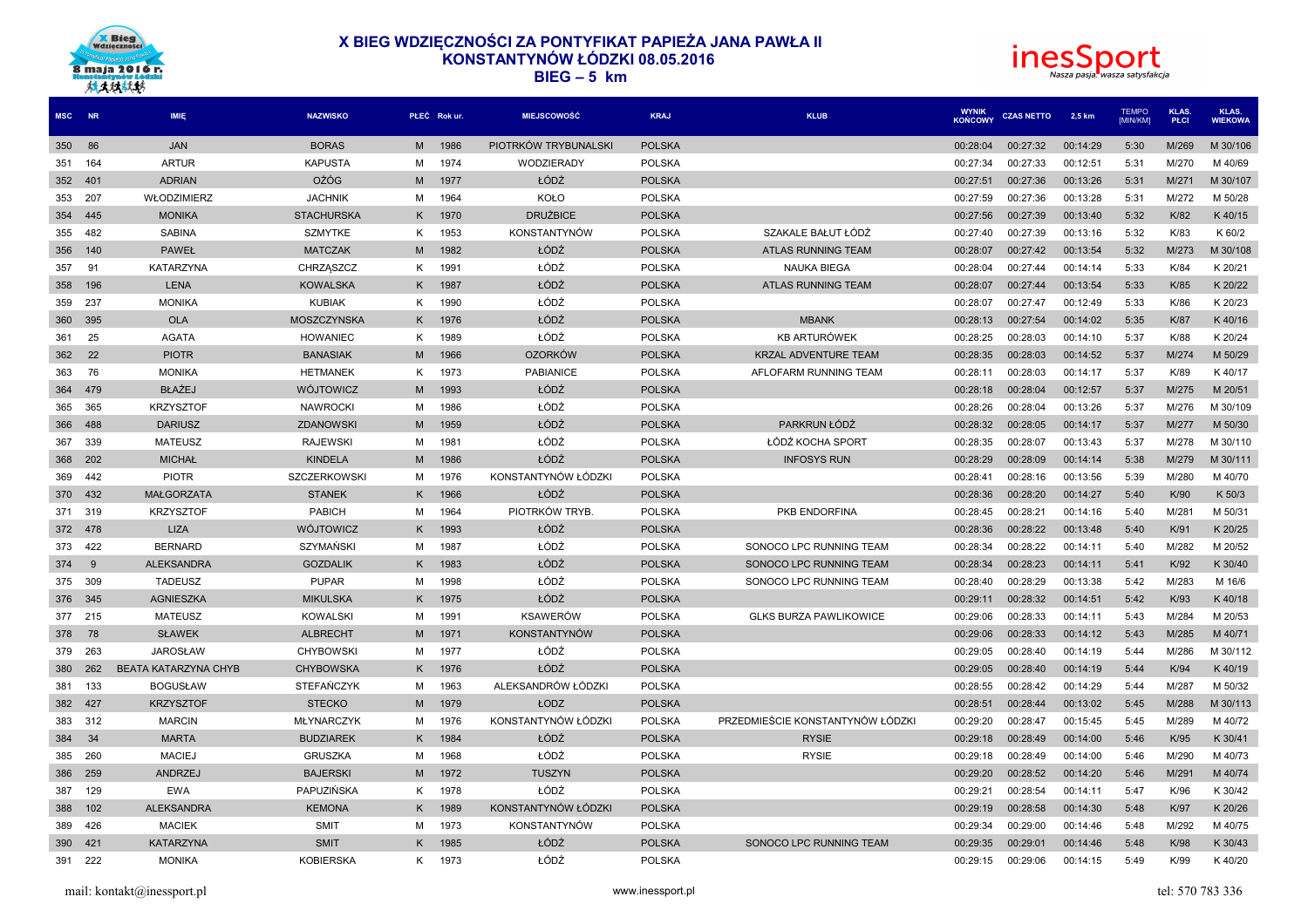



|        | MSC NR         | <b>IMIE</b>       | <b>NAZWISKO</b>     |                | PŁEĆ Rok ur. | <b>MIEJSCOWOŚĆ</b>  | <b>KRAJ</b>   | <b>KLUB</b>            | <b>WYNIK</b><br><b>KOŃCOWY</b> | <b>CZAS NETTO</b> | 2,5 km   | <b>TEMPO</b><br>[MIN/KM] | KLAS.<br>PŁCI | KLAS.<br><b>WIEKOWA</b> |
|--------|----------------|-------------------|---------------------|----------------|--------------|---------------------|---------------|------------------------|--------------------------------|-------------------|----------|--------------------------|---------------|-------------------------|
| 392 72 |                | <b>WITOLD</b>     | <b>BŁADEK</b>       | M <sub>1</sub> | 1944         | ŁÓDŹ                | <b>POLSKA</b> | PARK RUN ŁODŹ          | 00:29:27                       | 00:29:12          | 00:14:26 | 5:50                     | M/293         | M 70/2                  |
| 393    | 337            | <b>MARIUSZ</b>    | <b>MAJEWSKI</b>     | м              | 1988         | ZGIERZ              | <b>POLSKA</b> |                        | 00:29:39                       | 00:29:16          | 00:15:17 | 5:51                     | M/294         | M 20/54                 |
| 394    | 410            | <b>MAGDALENA</b>  | <b>SZCZERKOWSKA</b> | Κ              | 1998         | <b>KONSTANTYNÓW</b> | <b>POLSKA</b> |                        | 00:29:44                       | 00:29:18          | 00:15:06 | 5:52                     | K/100         | K 16/6                  |
| 395    | 178            | GRZEGORZ          | LEWANDOWSKI         | M              | 1973         | ŁÓDŹ                | POLSKA        | <b>WCKMED</b>          | 00:29:53                       | 00:29:19          | 00:16:03 | 5:52                     | M/295         | M 40/76                 |
| 396    | 336            | <b>MAŁGORZATA</b> | <b>RYMARCZYK</b>    | K.             | 1988         | ŁÓDŹ                | <b>POLSKA</b> |                        | 00:29:33                       | 00:29:20          | 00:13:27 | 5:52                     | K/101         | K 20/27                 |
| 397    | 231            | <b>MARTYNA</b>    | KAUC                | Κ              | 1990         | <b>BEŁCHATÓW</b>    | <b>POLSKA</b> |                        | 00:29:29                       | 00:29:23          | 00:13:52 | 5:53                     | K/102         | K 20/28                 |
| 398    | 77             | <b>PAULINA</b>    | <b>CHINALSKA</b>    | K.             | 1992         | ŁÓDŹ                | <b>POLSKA</b> |                        | 00:29:32                       | 00:29:28          | 00:13:14 | 5:54                     | K/103         | K 20/29                 |
| 399    | -414           | <b>IZABELA</b>    | ŚMIGIELSKA          | K              | 1972         | KONSTANTYNÓW ŁÓDZKI | <b>POLSKA</b> |                        | 00:29:45                       | 00:29:28          | 00:14:13 | 5:54                     | K/104         | K 40/21                 |
| 400    | 326            | <b>KATARZYNA</b>  | <b>PALCZEWSKA</b>   | K.             | 1982         | <b>DOBRA</b>        | <b>POLSKA</b> |                        | 00:29:53                       | 00:29:34          | 00:15:24 | 5:55                     | K/105         | K 30/44                 |
| 401    | 60             | <b>ANNA</b>       | <b>GARNYSZ</b>      | Κ              | 1981         | KONSTANTYNÓW ŁÓDZKI | <b>POLSKA</b> |                        | 00:29:56                       | 00:29:39          | 00:14:33 | 5:56                     | K/106         | K 30/45                 |
| 402    | 13             | <b>IZABELA</b>    | <b>BAZAN</b>        | K.             | 1975         | <b>KONSTANTYNÓW</b> | <b>POLSKA</b> |                        | 00:29:53                       | 00:29:45          | 00:14:33 | 5:57                     | K/107         | K 40/22                 |
| 403    | 412            | JAN               | <b>TARKA</b>        | M              | 1945         | KONSTANTYNÓW ŁÓDZKI | <b>POLSKA</b> |                        | 00:30:17                       | 00:29:58          | 00:14:59 | 5:60                     | M/296         | M 70/3                  |
| 404    | 107            | <b>ARKADIUSZ</b>  | <b>KOZŁOWSKI</b>    | M              | 1970         | KONSTANTYNÓW ŁÓDZKI | <b>POLSKA</b> |                        | 00:30:06                       | 00:29:58          | 00:13:45 | 5:60                     | M/297         | M 40/77                 |
| 405    | 179            | <b>JAGODA</b>     | <b>KEPIŃSKA</b>     | K              | 1986         | ŁÓDŹ                | <b>POLSKA</b> |                        | 00:30:13                       | 00:30:03          | 00:13:59 | 6:01                     | K/108         | K 30/46                 |
| 406    | 456            | <b>MICHAŁ</b>     | WIŚNIEWSKI          | M              | 1984         | ŁÓDŹ                | <b>POLSKA</b> |                        | 00:30:12                       | 00:30:03          | 00:13:59 | 6:01                     | M/298         | M 30/114                |
| 407    | 338            | <b>PIOTR</b>      | <b>RAJEWSKI</b>     | м              | 1988         | ALEKSANDRÓW ŁÓDZKI  | <b>POLSKA</b> |                        | 00:30:33                       | 00:30:10          | 00:15:23 | 6:02                     | M/299         | M 20/55                 |
| 408    | 324            | <b>ANTONI</b>     | <b>POLANOWSKI</b>   | M              | 1952         | TOMASZÓW MAZOWIECKI | <b>POLSKA</b> |                        | 00:30:31                       | 00:30:19          | 00:14:38 | 6:04                     | M/300         | M 60/13                 |
| 409    | 26             | <b>SYLWIA</b>     | <b>FRET</b>         | Κ              | 1987         | <b>DOBRA</b>        | <b>POLSKA</b> |                        | 00:30:39                       | 00:30:20          | 00:15:27 | 6:04                     | K/109         | K 20/30                 |
|        | 410 321        | <b>DOROTA</b>     | <b>PTAK</b>         | K.             | 1971         | ŁÓDŹ                | <b>POLSKA</b> | RYSIOTEAM/PARKRUN ŁÓDŹ | 00:30:48                       | 00:30:22          | 00:15:36 | 6:04                     | K/110         | K40/23                  |
| 411    | 153            | <b>MARCIN</b>     | <b>KACZMAREK</b>    | M              | 1976         | ŁÓDŹ                | <b>POLSKA</b> | STOWARZYSZENIE MOPITEK | 00:30:48                       | 00:30:24          | 00:15:35 | 6:05                     | M/301         | M 40/78                 |
|        | 412 197        | <b>MICHAŁ</b>     | <b>POLKA</b>        | M              | 1983         | KONSTANTYNÓW ŁÓDZKI | <b>POLSKA</b> |                        | 00:30:53                       | 00:30:27          | 00:14:26 | 6:05                     | M/302         | M 30/115                |
|        | 413 218        | <b>EMILIA</b>     | <b>KACZMAREK</b>    | K              | 1977         | ŁÓDŹ                | <b>POLSKA</b> |                        | 00:30:51                       | 00:30:36          | 00:14:26 | 6:07                     | K/111         | K 30/47                 |
|        | 414 416        | <b>KATARZYNA</b>  | <b>SKONECZNA</b>    | K.             | 1974         | KONSTANTYNÓW ŁÓDZKI | <b>POLSKA</b> |                        | 00:30:54                       | 00:30:41          | 00:14:45 | 6:08                     | K/112         | K 40/24                 |
| 415    | 201            | <b>ANNA</b>       | KOMOROWSKA-MANIJAK  | K.             | 1967         | ŁÓDŹ                | <b>POLSKA</b> |                        | 00:31:10                       | 00:30:41          | 00:15:05 | 6:08                     | K/113         | K40/25                  |
| 416    | 105            | <b>MARTA</b>      | <b>ŻOŁADEK</b>      | K.             | 1983         | KONSTANTYNÓW ŁÓDZKI | <b>POLSKA</b> |                        | 00:30:57                       | 00:30:45          | 00:14:42 | 6:09                     | K/114         | K 30/48                 |
| 417    | 503            | <b>MARCIN</b>     | <b>RAK</b>          | M              | 1988         | ŁÓDŹ                | <b>POLSKA</b> |                        | 00:30:57                       | 00:30:46          | 00:13:08 | 6:09                     | M/303         | M 20/56                 |
| 418    | $\Delta\Delta$ | PAWEŁ             | <b>CHUDZIA</b>      | M              | 1977         | ŁÓDŹ                | <b>POLSKA</b> |                        | 00:31:02                       | 00:30:53          | 00:14:23 | 6:11                     | M/304         | M 30/116                |
|        | 419 110        | <b>GRZEGORZ</b>   | <b>BASZYŃSKI</b>    | M              | 1978         | KONSTANTYNÓW ŁÓDZKI | <b>POLSKA</b> |                        | 00:31:21                       | 00:30:54          | 00:16:09 | 6:11                     | M/305         | M 30/117                |
|        | 420 316        | <b>ANITA</b>      | PASZKIEWICZ-KESIAK  | K.             | 1953         | ŁÓDŹ                | <b>POLSKA</b> | FOREVER YOUNG ŁÓDŹ     | 00:31:24                       | 00:30:57          | 00:15:46 | 6:11                     | K/115         | K 60/3                  |
| 421    | 5              | <b>JUSTYNA</b>    | <b>PUCZYŃSKA</b>    | K              | 1977         | KONSTANTYNÓW ŁÓDZKI | <b>POLSKA</b> |                        | 00:31:30                       | 00:31:00          | 00:15:08 | 6:12                     | K/116         | K 30/49                 |
| 422    | 67             | <b>JUSTYNA</b>    | CZARNECKA-SZPAK     | K.             | 1982         | ŁÓDŹ                | <b>POLSKA</b> |                        | 00:31:20                       | 00:31:03          | 00:16:00 | 6:13                     | K/117         | K 30/50                 |
| 423    | 210            | <b>MACIEJ</b>     | <b>KWIATKOWSKI</b>  | м              | 1982         | ŁÓDŹ                | <b>POLSKA</b> |                        | 00:31:32                       | 00:31:11          | 00:15:24 | 6:14                     | M/306         | M 30/118                |
| 424    | 318            | <b>MONIKA</b>     | MAJEWSKA-MARKIEWICZ | K.             | 1979         | <b>PABIANICE</b>    | <b>POLSKA</b> |                        | 00:31:42                       | 00:31:22          | 00:16:10 | 6:16                     | K/118         | K 30/51                 |
| 425    | 271            | <b>MATEUSZ</b>    | <b>KUREK</b>        | М              | 1985         | <b>MACIEJÓW</b>     | <b>POLSKA</b> |                        | 00:31:45                       | 00:31:22          | 00:15:21 | 6:16                     | M/307         | M 30/119                |
|        | 426 211        | <b>AGNIESZKA</b>  | <b>KACZMAREK</b>    | K.             | 1991         | KONSTANTYNÓW ŁÓDZKI | <b>POLSKA</b> |                        | 00:31:37                       | 00:31:25          | 00:14:43 | 6:17                     | K/119         | K 20/31                 |
| 427    | 360            | <b>ASIA</b>       | NAGRODZKA           | K.             | 1986         | WOLBÓRZ             | <b>POLSKA</b> |                        | 00:31:40                       | 00:31:27          | 00:15:53 | 6:17                     | K/120         | K 30/52                 |
| 428    | 224            | <b>PIOTR</b>      | <b>JEDRASIK</b>     | M              | 1990         | ŁÓDŹ                | <b>POLSKA</b> |                        | 00:31:49                       | 00:31:30          | 00:14:57 | 6:18                     | M/308         | M 20/57                 |
| 429    | 355            | ŻANETA            | <b>PLUSKOTA</b>     | K              | 1989         | <b>KSAWERÓW</b>     | <b>POLSKA</b> |                        | 00:31:50                       | 00:31:32          | 00:14:57 | 6:18                     | K/121         | K 20/32                 |
|        | 430 225        | <b>MAREK</b>      | <b>KOPEĆ</b>        | M              | 1987         | ŁÓDŹ                | <b>POLSKA</b> | SW                     | 00:32:03                       | 00:31:42          | 00:15:49 | 6:20                     | M/309         | M 20/58                 |
| 431    | -441           | <b>MARTYNA</b>    | <b>SZCZAP</b>       | Κ              | 1986         | <b>DOBRA</b>        | <b>POLSKA</b> |                        | 00:32:05                       | 00:31:46          | 00:15:27 | 6:21                     | K/122         | K 30/53                 |
|        | 432 118        | <b>TOMASZ</b>     | <b>KRÓL</b>         | M              | 1981         | KONSTANTYNÓW ŁÓDZKI | <b>POLSKA</b> |                        | 00:32:10                       | 00:31:46          | 00:14:55 | 6:21                     | M/310         | M 30/120                |
| 433    | 497            | <b>EWA</b>        | <b>SOBCZYK</b>      | ĸ              | 1979         | KONSTANTYNÓW ŁÓDZKI | <b>POLSKA</b> |                        | 00:32:04                       | 00:31:47          | 00:16:25 | 6:21                     | K/123         | K 30/54                 |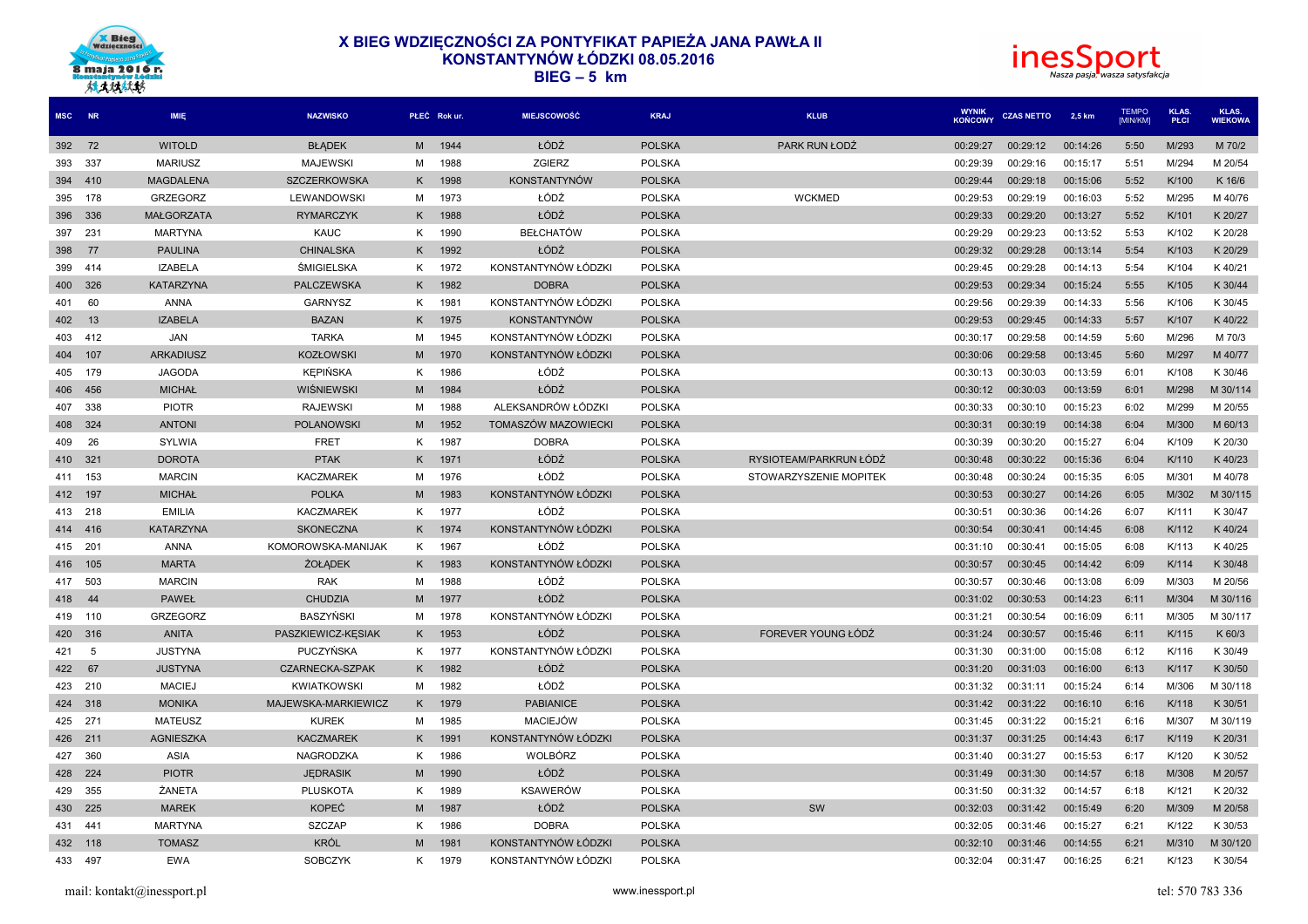



| MSC NR  |     | <b>IMIE</b>        | <b>NAZWISKO</b>      |                | PŁEĆ Rok ur. | <b>MIEJSCOWOŚĆ</b>  | <b>KRAJ</b>   | <b>KLUB</b>                    | <b>WYNIK</b><br><b>KOŃCOWY</b> | <b>CZAS NETTO</b> | 2,5 km   | <b>TEMPO</b><br><b>IMIN/KMI</b> | <b>KLAS.</b><br>PŁCI | KLAS.<br><b>WIEKOWA</b> |
|---------|-----|--------------------|----------------------|----------------|--------------|---------------------|---------------|--------------------------------|--------------------------------|-------------------|----------|---------------------------------|----------------------|-------------------------|
| 434 361 |     | <b>MONIKA</b>      | <b>MIRZEJEWSKA</b>   |                | K 1986       | <b>WOLBÓRZ</b>      | <b>POLSKA</b> |                                | 00:32:03                       | 00:31:50          | 00:15:52 | 6:22                            | K/124                | K 30/55                 |
| 435     | 226 | <b>TOMEK</b>       | <b>KAPCZYŃSKI</b>    | M              | 1969         | WOLA MOSZCZENICKA   | <b>POLSKA</b> |                                | 00:32:03                       | 00:31:50          | 00:15:52 | 6:22                            | M/311                | M 40/79                 |
| 436     | 111 | <b>ALEKSANDRA</b>  | <b>SCIBOR</b>        | K.             | 1982         | ŁÓDŹ                | <b>POLSKA</b> |                                | 00:32:11                       | 00:31:53          | 00:16:26 | 6:23                            | K/125                | K 30/56                 |
| 437     | 383 | MATYLDA            | STARZYŃSKA           | K              | 1999         | ŁÓDŹ                | <b>POLSKA</b> |                                | 00:32:37                       | 00:32:02          | 00:16:01 | 6:24                            | K/126                | K 16/7                  |
| 438     | 243 | <b>CELINA</b>      | <b>KREBS</b>         | K              | 1989         | <b>PABIANICE</b>    | <b>POLSKA</b> | <b>RUN&amp;SMILE PABIANICE</b> | 00:32:37                       | 00:32:03          | 00:16:17 | 6:25                            | K/127                | K 20/33                 |
| 439     | 374 | <b>URSZULA</b>     | <b>WOŹNICA</b>       | K              | 1959         | ŁÓDŹ                | <b>POLSKA</b> | PULS ACTIVE TEAM               | 00:32:37                       | 00:32:13          | 00:15:35 | 6:27                            | K/128                | K 50/4                  |
| 440     | 221 | <b>WERONIKA</b>    | <b>KOBIERSKA</b>     | K.             | 1999         | ŁÓDŹ                | <b>POLSKA</b> |                                | 00:32:33                       | 00:32:24          | 00:15:17 | 6:29                            | K/129                | K 16/8                  |
| 441     | 156 | <b>ALINA KAZIO</b> | KAZIO                | K              | 1961         | STALOWA WOLA        | <b>POLSKA</b> | <b>SKB STALOWA WOLA</b>        | 00:32:32                       | 00:32:30          | 00:15:51 | 6:30                            | K/130                | K 50/5                  |
| 442 244 |     | <b>ALEKSANDRA</b>  | <b>KAZIMIERCZAK</b>  | K.             | 1986         | <b>PABIANICE</b>    | <b>POLSKA</b> | <b>RUN&amp;SMILE PABIANICE</b> | 00:33:01                       | 00:32:31          | 00:16:16 | 6:30                            | K/131                | K 30/57                 |
| 443     | 132 | <b>ADAM</b>        | <b>GERWATOWSKI</b>   | М              | 1990         | KONSTANTYNÓW ŁÓDZKI | <b>POLSKA</b> | NORDEA NOC RUNNERS             | 00:33:09                       | 00:32:35          | 00:16:08 | 6:31                            | M/312                | M 20/59                 |
| 444     | 415 | <b>DARIUSZ</b>     | <b>ŚMIGIELSKI</b>    | M              | 1970         | KONSTANTYNÓW ŁODZKI | <b>POLSKA</b> |                                | 00:33:07                       | 00:32:41          | 00:15:29 | 6:32                            | M/313                | M 40/80                 |
| 445     | 334 | <b>ELŻBIETA</b>    | <b>PIASKOWSKA</b>    | K.             | 1976         | ŁÓDŹ                | <b>POLSKA</b> |                                | 00:33:11                       | 00:32:44          | 00:16:08 | 6:33                            | K/132                | K 40/26                 |
| 446     | 400 | <b>EWA</b>         | <b>NOWACKA</b>       | K.             | 1987         | KONSTANTYNÓW ŁÓDZKI | <b>POLSKA</b> |                                | 00:33:11                       | 00:32:45          | 00:16:29 | 6:33                            | K/133                | K 20/34                 |
| 447     | 311 | AGNIESZKA          | PIETRZAK             | K.             | 1976         | ZGIERZ              | <b>POLSKA</b> | <b>AMATOR</b>                  | 00:33:17                       | 00:33:09          | 00:16:11 | 6:38                            | K/134                | K 40/27                 |
| 448     | 232 | <b>DOROTA</b>      | <b>LEWANDOWSKA</b>   | K.             | 1969         | ŁÓDŹ                | <b>POLSKA</b> |                                | 00:33:18                       | 00:33:14          | 00:15:39 | 6:39                            | K/135                | K 40/28                 |
| 449     | 389 | <b>KATARZYNA</b>   | <b>MALINOWSKA</b>    | K.             | 1976         | SZCZAWIN DUŻY       | <b>POLSKA</b> |                                | 00:33:33                       | 00:33:16          | 00:15:55 | 6:39                            | K/136                | K40/29                  |
| 450     | 396 | <b>CEZARY</b>      | <b>RAKOCZY</b>       | M              | 1974         | <b>ZGIERZ</b>       | <b>POLSKA</b> |                                | 00:33:54                       | 00:33:21          | 00:16:48 | 6:40                            | M/314                | M 40/81                 |
| 451     | 29  | <b>JAROSŁAW</b>    | <b>CIEMIENIEWSKI</b> | м              | 1981         | ŁÓDŹ                | <b>POLSKA</b> | AKADEMIA JUDO ŁÓDŹ             | 00:38:17                       | 00:33:32          | 00:19:56 | 6:42                            | M/315                | M 30/121                |
| 452     | 272 | <b>ANNA</b>        | <b>LIPERT</b>        | K              | 1983         | KONSTANTYNÓW ŁÓDZKI | <b>POLSKA</b> |                                | 00:33:51                       | 00:33:38          | 00:16:24 | 6:44                            | K/137                | K 30/58                 |
| 453     | 181 | <b>DOROTA</b>      | <b>KONECKA</b>       | K              | 1975         | KONSTANTYNÓW ŁÓDZKI | <b>POLSKA</b> |                                | 00:34:34                       | 00:34:09          | 00:17:46 | 6:50                            | K/138                | K 40/30                 |
| 454     | 461 | <b>ANNA</b>        | <b>ZDANOWSKA</b>     | K              | 1983         | ŁÓDŹ                | <b>POLSKA</b> | PULS ACTIVE TEAM               | 00:34:55                       | 00:34:25          | 00:16:34 | 6:53                            | K/139                | K 30/59                 |
| 455     | 413 | MIECZYSŁAW         | <b>WOSIAK</b>        | M              | 1967         | KONSTANTYNÓW ŁÓDZKI | <b>POLSKA</b> |                                | 00:34:51                       | 00:34:25          | 00:16:28 | 6:53                            | M/316                | M 40/82                 |
| 456     | 452 | AGNIESZKA          | <b>SADOWSKA</b>      | K -            | 1979         | KOLONIA BRUŽYCA     | <b>POLSKA</b> |                                | 00:34:49                       | 00:34:36          | 00:16:58 | 6:55                            | K/140                | K 30/60                 |
| 457     | 268 | <b>SŁAWOMIR</b>    | <b>JEZIERSKI</b>     | М              | 1980         | <b>GDAŃSK</b>       | <b>POLSKA</b> | <b>SAAB</b>                    | 00:35:22                       | 00:34:50          | 00:16:22 | 6:58                            | M/317                | M 30/122                |
| 458     | 269 | ZDZISŁAW           | <b>JEZIERSKI</b>     | M <sub>1</sub> | 1954         | ŁÓDŹ                | <b>POLSKA</b> | <b>MAJAPOLA</b>                | 00:35:23                       | 00:34:52          | 00:16:23 | 6:58                            | M/318                | M 60/14                 |
| 459     | 297 | <b>IWONA</b>       | <b>KNYPL</b>         | K.             | 1966         | ŁÓDŹ                | <b>POLSKA</b> |                                | 00:36:02                       | 00:35:27          | 00:17:27 | 7:05                            | K/141                | K 50/6                  |
| 460     | 451 | <b>MAGDALENA</b>   | <b>WOJDOWSKA</b>     | K.             | 1991         | ŁÓDŹ                | <b>POLSKA</b> |                                | 00:36:01                       | 00:35:36          | 00:17:43 | 7:07                            | K/142                | K 20/35                 |
| 461     | 308 | JÓZEF              | <b>SUSKI</b>         | M              | 1978         | ŁÓDŻ                | <b>POLSKA</b> | <b>BIEGACZ NOWOSOLNA</b>       | 00:36:15                       | 00:35:47          | 00:17:14 | 7:09                            | M/319                | M 30/123                |
| 462     | 356 | <b>ELŻBIETA</b>    | <b>OSIŃSKA</b>       | K.             | 1964         | ŁÓDŹ                | <b>POLSKA</b> |                                | 00:36:55                       | 00:36:27          | 00:17:42 | 7:17                            | K/143                | K 50/7                  |
| 463     | 32  | <b>KRYSTYNA</b>    | <b>BARTOSIK</b>      | K.             | 1958         | <b>ZGIERZ</b>       | <b>POLSKA</b> |                                | 00:37:57                       | 00:37:35          | 00:18:35 | 7:31                            | K/144                | K 50/8                  |
| 464     | 248 | <b>KRZYSZTOF</b>   | <b>PIGUŁA</b>        | M              | 1962         | ŁÓDŹ                | <b>POLSKA</b> | <b>DELIA COSMETICS TEAM</b>    | 00:42:17                       | 00:41:46          | 00:21:15 | 8:21                            | M/320                | M 50/33                 |
| 465     | 40  | <b>RAFAŁ</b>       | <b>HUNDER</b>        | м              | 1978         | ŁÓDŹ                | <b>POLSKA</b> | ORANGE POLSKA                  | <b>DNF</b>                     |                   | 00:09:48 |                                 |                      |                         |
| 466     | 63  | <b>MARTA</b>       | <b>DRAJLING</b>      | K.             | 1971         | KONSTANTYNÓW ŁÓDZKI | <b>POLSKA</b> |                                | <b>DNF</b>                     |                   | 00:16:04 |                                 |                      |                         |
| 467     | 322 | <b>JANINA</b>      | <b>MICHALAK</b>      | K              | 1964         | <b>GIECZNI</b>      | <b>POLSKA</b> |                                | <b>DSO</b>                     |                   |          |                                 |                      |                         |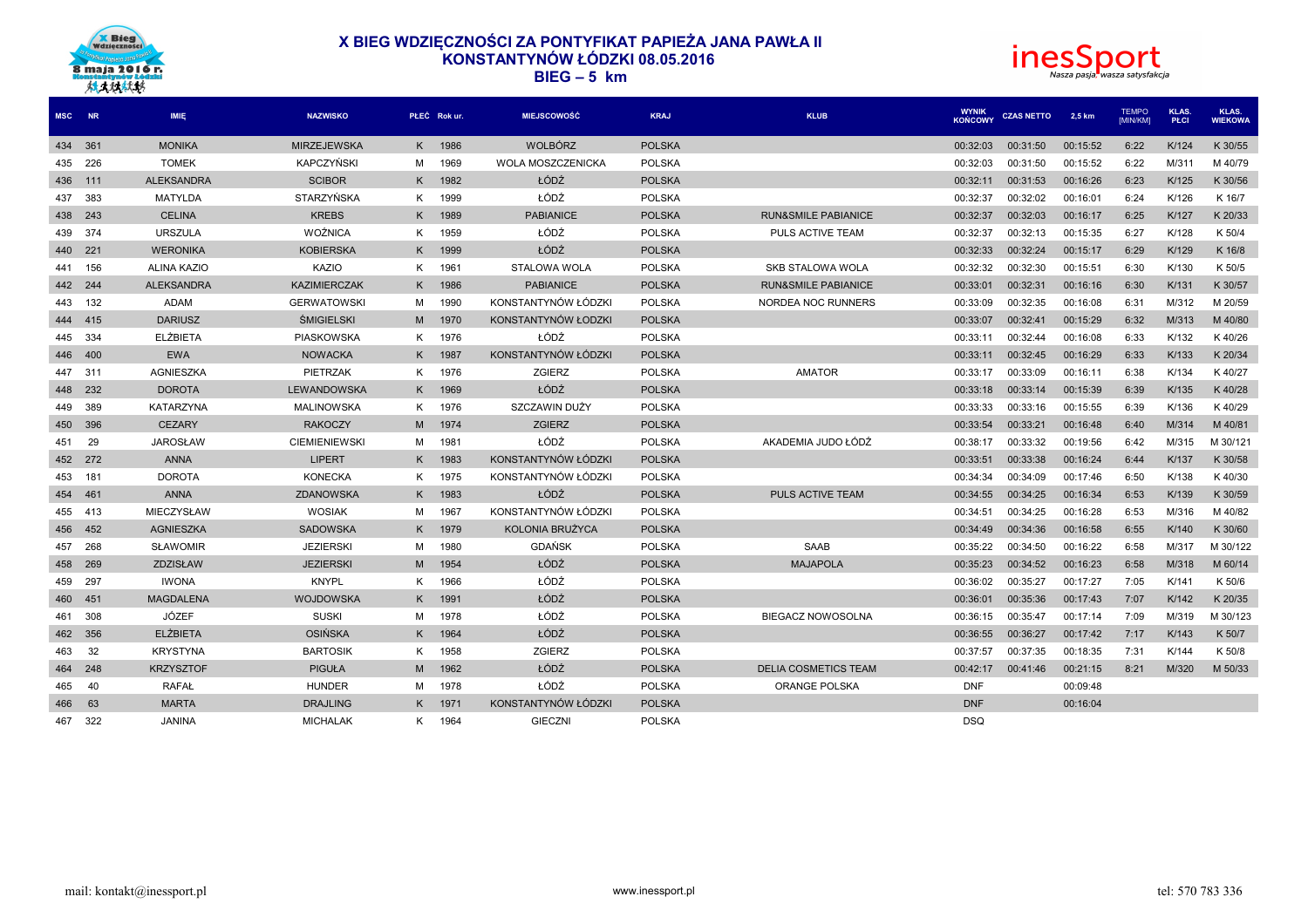

# **X BIEG WDZIĘCZNOŚCI ZA PONTYFIKAT PAPIEŻA JANA PAWŁA II KONSTANTYNÓW ŁÓDZKI 08.05.2016 KLASYFIKACJA KOBIET Z MIEJSCOWOŚCI KONSTANTYNÓW ŁÓDZKI – 5 km**



| <b>MSC</b>      | NR              | <b>IMIE</b>       | <b>NAZWISKO</b>    | PŁEĆ Rok ur. |      | <b>MIEJSCOWOŚĆ</b>  | <b>KRAJ</b>   | <b>KLUB</b>        | <b>WYNIK</b><br>KOŃCOWY | <b>CZAS NETTO</b> | 2,5 km   | <b>TEMPO</b><br>[MIN/KM] |
|-----------------|-----------------|-------------------|--------------------|--------------|------|---------------------|---------------|--------------------|-------------------------|-------------------|----------|--------------------------|
|                 | 99              | <b>JUSTYNA</b>    | <b>GRZELEWSKA</b>  | K.           | 1990 | KONSTANTYNÓW ŁÓDZKI | <b>POLSKA</b> |                    | 00:22:06                | 00:22:05          | 00:10:40 | 4:25                     |
| $\mathbf{2}$    | 257             | <b>PAULINA</b>    | <b>DEBSKA</b>      | K.           | 1985 | KONSTANTYNÓW ŁÓDZKI | <b>POLSKA</b> |                    | 00:22:30                | 00:22:19          | 00:11:13 | 4:28                     |
|                 | 203             | <b>KATARZYNA</b>  | <b>LISOWSKA</b>    | K.           | 1993 | KONSTANTYNÓW ŁÓDZKI | <b>POLSKA</b> |                    | 00:22:31                | 00:22:27          | 00:10:41 | 4:29                     |
| $\overline{4}$  | 163             | <b>MAGDA</b>      | <b>LIS</b>         | K.           | 1991 | KONSTANTYNÓW ŁÓDZKI | <b>POLSKA</b> |                    | 00:25:34                | 00:25:25          | 00:12:24 | 5:05                     |
| 5               | 289             | <b>ALEKSANDRA</b> | PARUSZEWSKA        | K.           | 1978 | KONSTANTYNÓW ŁÓDZKI | <b>POLSKA</b> | <b>KITA TEAM</b>   | 00:25:44                | 00:25:26          | 00:12:52 | 5:05                     |
| 6               | 304             | <b>OLA</b>        | <b>MAJCHRZAK</b>   | K.           | 1986 | KONSTANTYNÓW ŁÓDZKI | <b>POLSKA</b> |                    | 00:26:37                | 00:26:19          | 00:13:22 | 5:16                     |
|                 | 303             | <b>ANNA</b>       | <b>REDZIKOWSKA</b> | K            | 1983 | KONSTANTYNÓW ŁÓDZKI | <b>POLSKA</b> | ATLAS RUNNING TEAM | 00:26:48                | 00:26:25          | 00:13:48 | 5:17                     |
| 8               | 480             | <b>NATALIA</b>    | ZARZECZNA          | K.           | 1990 | KONSTANTYNÓW ŁÓDZKI | <b>POLSKA</b> |                    | 00:27:27                | 00:27:11          | 00:12:06 | 5:26                     |
| 9               | 102             | <b>ALEKSANDRA</b> | <b>KEMONA</b>      | K.           | 1989 | KONSTANTYNÓW ŁÓDZKI | <b>POLSKA</b> |                    | 00:29:19                | 00:28:58          | 00:14:30 | 5:48                     |
| 10 <sup>1</sup> | 414             | <b>IZABELA</b>    | <b>ŚMIGIELSKA</b>  | K.           | 1972 | KONSTANTYNÓW ŁÓDZKI | <b>POLSKA</b> |                    | 00:29:45                | 00:29:28          | 00:14:13 | 5:54                     |
| 11              | 60              | <b>ANNA</b>       | <b>GARNYSZ</b>     | K.           | 1981 | KONSTANTYNÓW ŁÓDZKI | <b>POLSKA</b> |                    | 00:29:56                | 00:29:39          | 00:14:33 | 5:56                     |
| 12 <sup>2</sup> | 416             | <b>KATARZYNA</b>  | <b>SKONECZNA</b>   | K.           | 1974 | KONSTANTYNÓW ŁÓDZKI | <b>POLSKA</b> |                    | 00:30:54                | 00:30:41          | 00:14:45 | 6:08                     |
| 13              | 105             | <b>MARTA</b>      | ŻOŁADEK            | K.           | 1983 | KONSTANTYNÓW ŁÓDZKI | <b>POLSKA</b> |                    | 00:30:57                | 00:30:45          | 00:14:42 | 6:09                     |
| 14              | $5\overline{)}$ | <b>JUSTYNA</b>    | <b>PUCZYŃSKA</b>   | K.           | 1977 | KONSTANTYNÓW ŁÓDZKI | <b>POLSKA</b> |                    | 00:31:30                | 00:31:00          | 00:15:08 | 6:12                     |
| 15              | 211             | <b>AGNIESZKA</b>  | <b>KACZMAREK</b>   | K.           | 1991 | KONSTANTYNÓW ŁÓDZKI | <b>POLSKA</b> |                    | 00:31:37                | 00:31:25          | 00:14:43 | 6:17                     |
| 16              | 497             | <b>EWA</b>        | <b>SOBCZYK</b>     | K.           | 1979 | KONSTANTYNÓW ŁÓDZKI | <b>POLSKA</b> |                    | 00:32:04                | 00:31:47          | 00:16:25 | 6:21                     |
| 17              | 400             | <b>EWA</b>        | <b>NOWACKA</b>     | K.           | 1987 | KONSTANTYNÓW ŁÓDZKI | <b>POLSKA</b> |                    | 00:33:11                | 00:32:45          | 00:16:29 | 6:33                     |
| 18              | 272             | <b>ANNA</b>       | <b>LIPERT</b>      | K.           | 1983 | KONSTANTYNÓW ŁÓDZKI | <b>POLSKA</b> |                    | 00:33:51                | 00:33:38          | 00:16:24 | 6:44                     |
| 19              | 181             | <b>DOROTA</b>     | <b>KONECKA</b>     | K            | 1975 | KONSTANTYNÓW ŁÓDZKI | POLSKA        |                    | 00:34:34                | 00:34:09          | 00:17:46 | 6:50                     |
| 20              | 63              | <b>MARTA</b>      | <b>DRAJLING</b>    | K.           | 1971 | KONSTANTYNÓW ŁÓDZKI | <b>POLSKA</b> |                    | dnf                     |                   | 00:16:04 |                          |